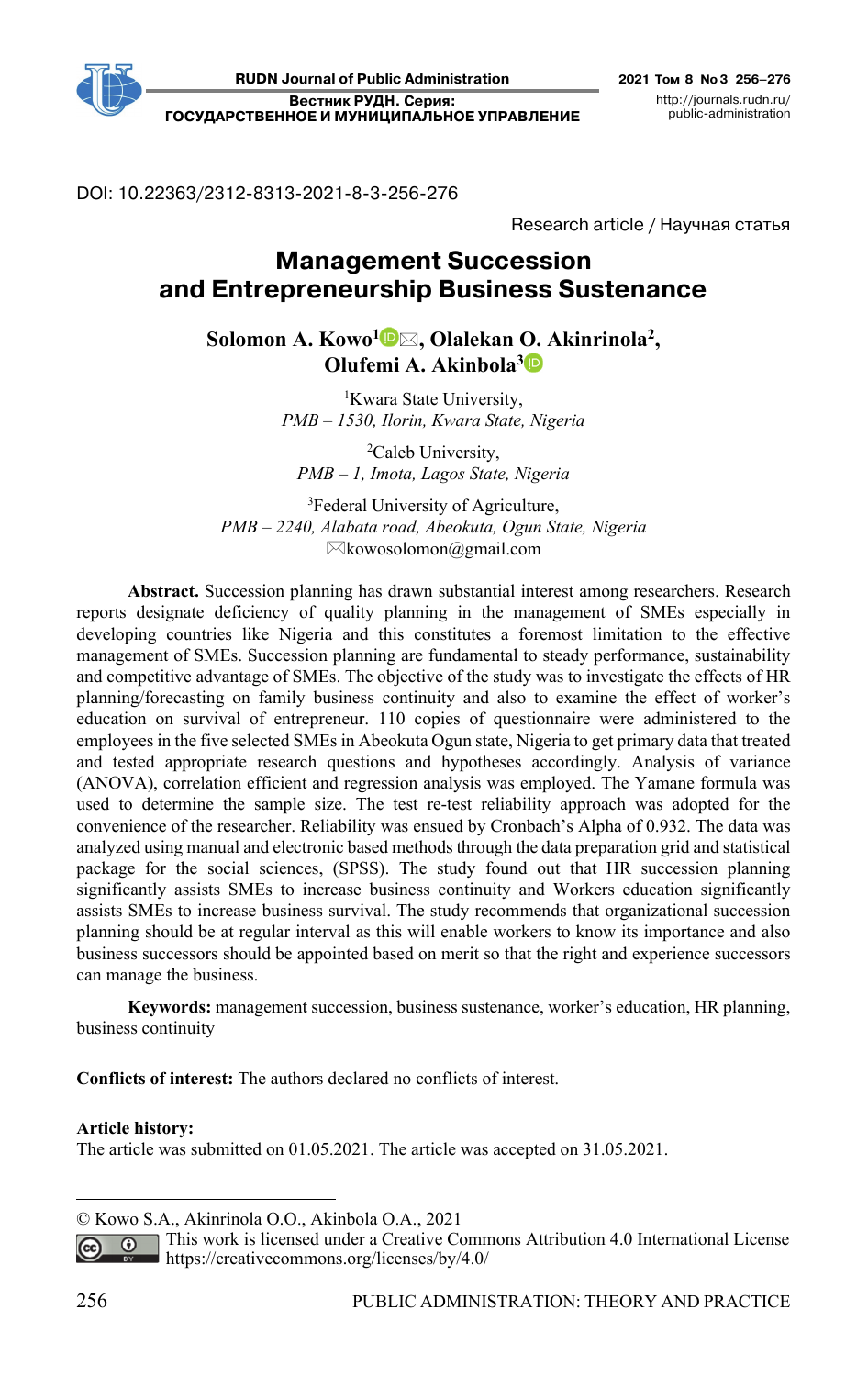#### **For citation:**

Kowo S.A., Akinrinola O.O., Akinbola O.A. Management Succession and Entrepreneurship Business Sustenance. *RUDN Journal of Public Administration*. 2021;8(3):256–276. DOI: 10.22363/ 2312-8313-2021-8-3-256-276

### **Introduction**

Management succession has been in existence as far back as the early twenty first century with Henry Fayol's 14 principles of management published in 1916. When the owner/founder of a business is getting old or is no more pro-active as before, there will be need to look for someone who is competent and trust worthy to carry on the business. The process of searching for a competent successor to take over the business is referred to as succession planning. Over time, family business has grown to become one of the major concern agenda in the global entrepreneurial development. Entrepreneurship business is an emerging field which has evolved over the decades and still in its developing stage. Today, most of the businesses we see are family businesses and these businesses have been noted to account for the largest percentage of the businesses in many nations including Nigeria [1]. The importance of family business cannot be undermined. They are visible in the employment generation, economic growth and transformation and wealth creation. This is an awesome contribution and is expected to happen to most countries in the world considering the contribution and development of small firms in the recent years [2]. Fayol was to introduce management succession and he posited that if management succession needs were ignored, small business owners would not be prepared to make necessary transitions [3].Management succession embraces not only identifying qualified and motivated candidates for promotion but also developing their capabilities in a manner that will prepare them to perform effectively in leadership positions [4]. Coaching and mentoring have become widely accepted techniques for extending such development beyond classroom training and on-the-job experience. These strategies are only effective to the extent that they include structured activities conducted to achieve targeted goals by those with training to properly facilitate the process. Succession planning process includes three main components. As human societies have moved to industrialization from being traditional and then to post-industrialization, sciences and technology are also transformed and developed. Due to these changes, importance of education necessity and features are indicated more than before. Some scholars state about importance of education: "actually, education is management" which means that without staff education, management basics will be insecure and in danger. Staff education is vital and inevitable which should be continuously noticed with management procedures; so that, other management activities will be useful. In fact, education is one of the fundamental and logical ways for guidance of staff attempts in organization and it causes utilization of latent talents, imagination power and creation of intellectual flexibility in staff. Nowadays, organizations need a group of high potential people at all levels of their organizations. Developing general competencies, creating flexibility and creating the leadership potential at all organizational levels are a wise action in today's organizations [5; 6].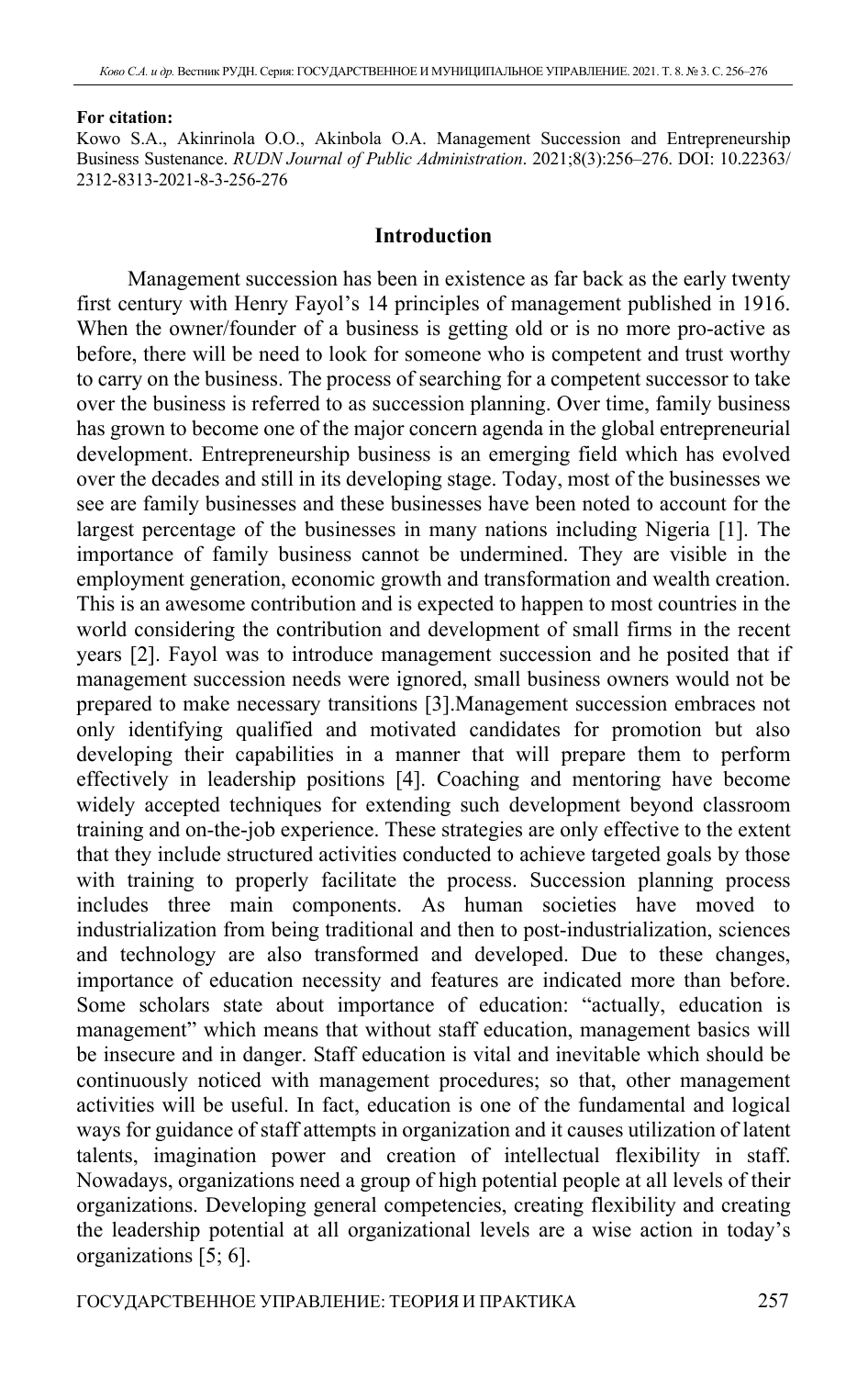## **Statement of Research Problem**

Organizations nowadays are looking forward to have a competitive advantage against the threats in globalization. Due to the high competency requirements most organization aims to generate the kind of performance that can bring more profit. In order to do that the employers are required to provide for proper HR planning/forecasting, as poor HR planning/forecasting could affect business continuity. Human resource planning involves identifying staffing needs, forecasting available personnel, and determining what additions or replacements are required to business continuity in order to achieve the organization's goals [7]. This is made worse if the manager does not possess requisite qualifications. Many organizations in Nigeria do not give it the pride of place as they consider much on the cost implications involved and the rate at which workers do leave/resign for another employment. In fact, this issue of just resigning for another employment after much has been expanded on employee for training has become so rampant that organizations do have a second thought on training and development of employees[8]. Today's environments are changing rapidly that organizations are facing serious unpredictability and uncertainty which sometimes causes instability in the business operations. In this unstable environment organizations need to rely on the most important assets: their people [9].

### **Literature Review**

### **Concept of Succession Planning**

Succession planning refers to the process of identifying employees who have the potential to assume key positions in the organization and preparing them for these positions [10]. Noe, et al, [11] define succession planning as a process of identifying and preparing suitable high potential employees to replace key players within the organization as their terms expire. Sambrook [4] defined succession planning as "the attempt to plan for the right number and quality of managers and key-skilled employees to cover retirement, death, serious illness or promotion, and any new positions which may be created in future organization plans". The availability of the right number, right management staff at the right time and in the right positions is imperative. A sudden vacancy can lead to confusion and loss of efficiency as the search for a replacement is conducted. The absence or loss of an employee could cause an inconvenience that could be avoided with some anticipation to serious succession development [12; 13]. Therefore, planning on how one's shoe is going to be filled when he is no longer there and even planning for knowledge coverage when one is ill or vacationing simply makes good business sense. For professionally run corporations, the single most important reason for having a sound succession plan is usually better retention because of growth opportunities and job satisfaction among employees. Therefore, for a company that wishes to enhance its performance, to allow its high potential employees turnover is not an option but to rather arrange them in systematic successions, by enabling them to effectively perform roles traditionally reserved for managers [4]. It also helps employees prepare for changes in their current jobs that may result from new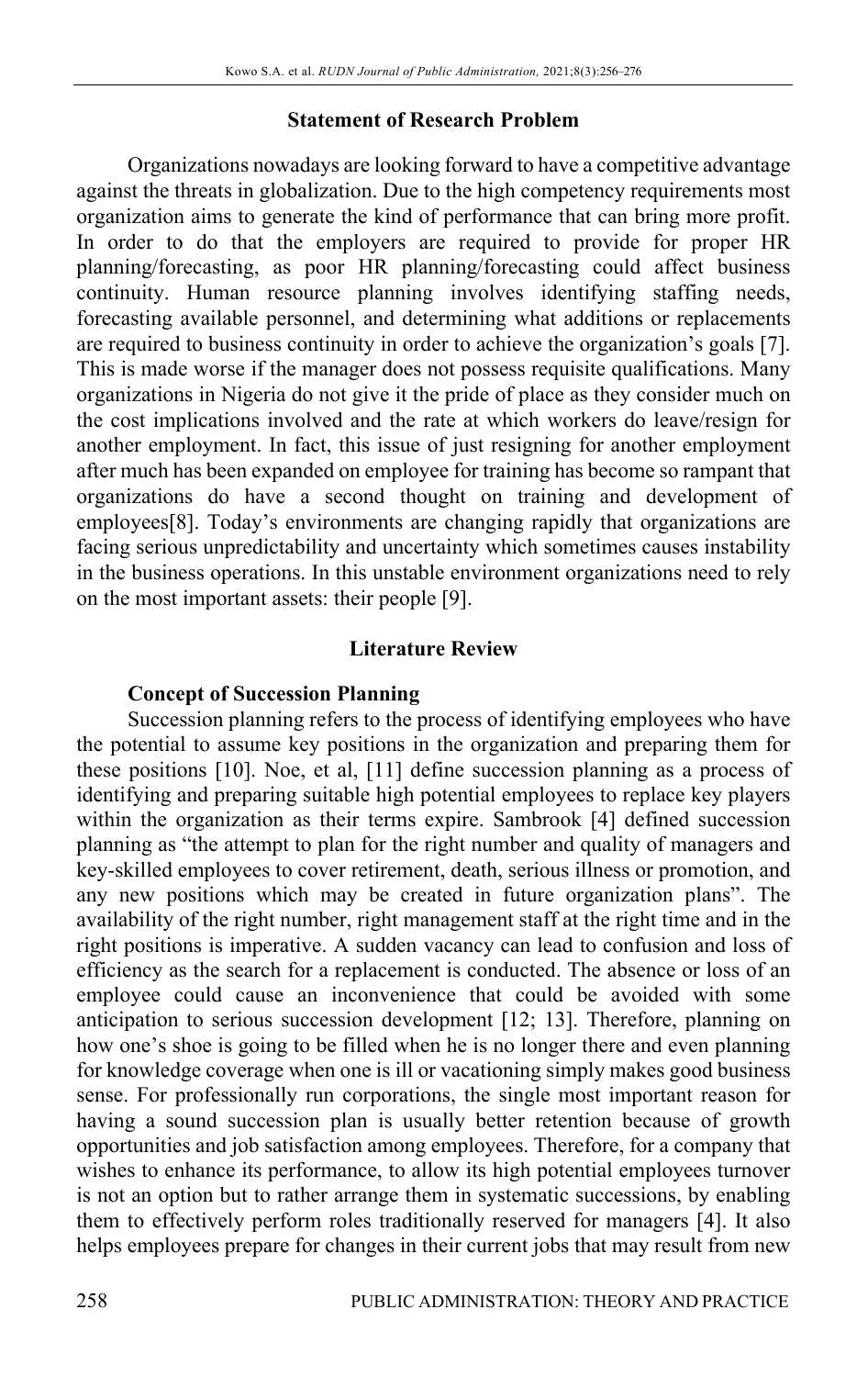technology, work designs or new product markets. Thus, succession planning is a necessary component of a company's effort to improve quality, meet challenges of global competition, social change and incorporate technology advances. Ruthwell [14] examined succession planning as a staffing responsibility that relates to promotions, terminations and retirement. In addition, succession planning has a direct impact on reducing staff turnover. Succession planning is a deliberate and systematic effort by an organization to ensure leadership continuity in key positions, retain and develop intellectual and knowledge capital for the future and encourage individual advancement [15]. Succession planning can also be defined as a process which ensures the continued effective performance of an organization by establishing a process to develop and replace key staff over time [16].George et al, [13] posit that succession planning is perpetuating the enterprise by filling the pipeline with high-performing people to assure that every leadership level has an abundance of these performers to draw from both now and in the future. From this perspective, succession planning is seen as management pipeline that accelerates management performance over a period of time. George' definition looks into the future and this probably influences Sambrook [4] assertion that succession planning is co-creating a transformational stage during which management explores the future. Succession planning is organized process comprising the identification and preparation of potential successor to assume new role [17; 18]. However, this definition is short and compact but it is not futuristic and lack strength when compared with George definition.

Leubsdorf [19] identifies three types of planning that aim at achieving practical goals and objectives of organization.

•Micro-planning deals with forecasting supply and demand for specific groups.

• Contingency planning covers the situation where possible scenarios are examined and the implications assessed before major decisions are taken.

•The third type focuses on manpower planning activity such as recruitment and development of employees in order to fill managerial and top positions. Succession planning is a process that can provide seamless leadership transition across the organization". Strategic, systematic and deliberate effort to develop competencies in potential leaders through proposed learning experiences such as targeted rotations and educational training in order to fill high-level positions without favoritism [20; 21]. In this context succession planning encompasses not only top management but also a number of other factors. It can cover issues such as the procedures necessary for a successful transfer, legal and financial considerations, psychological factors, leadership development, and exit strategies [22; 23].

The talent management approach to succession planning is one that is deliberate, future oriented, and based on developing competencies of multiple individuals rather than a single individual. These models include a thoughtful strategy for managing an organization's total human capital and their total workforce [2; 24].This latest evolution of succession planning models has been influenced by external social, political, economic and technological changes in our society and by internal expectations of organizations and employees. The next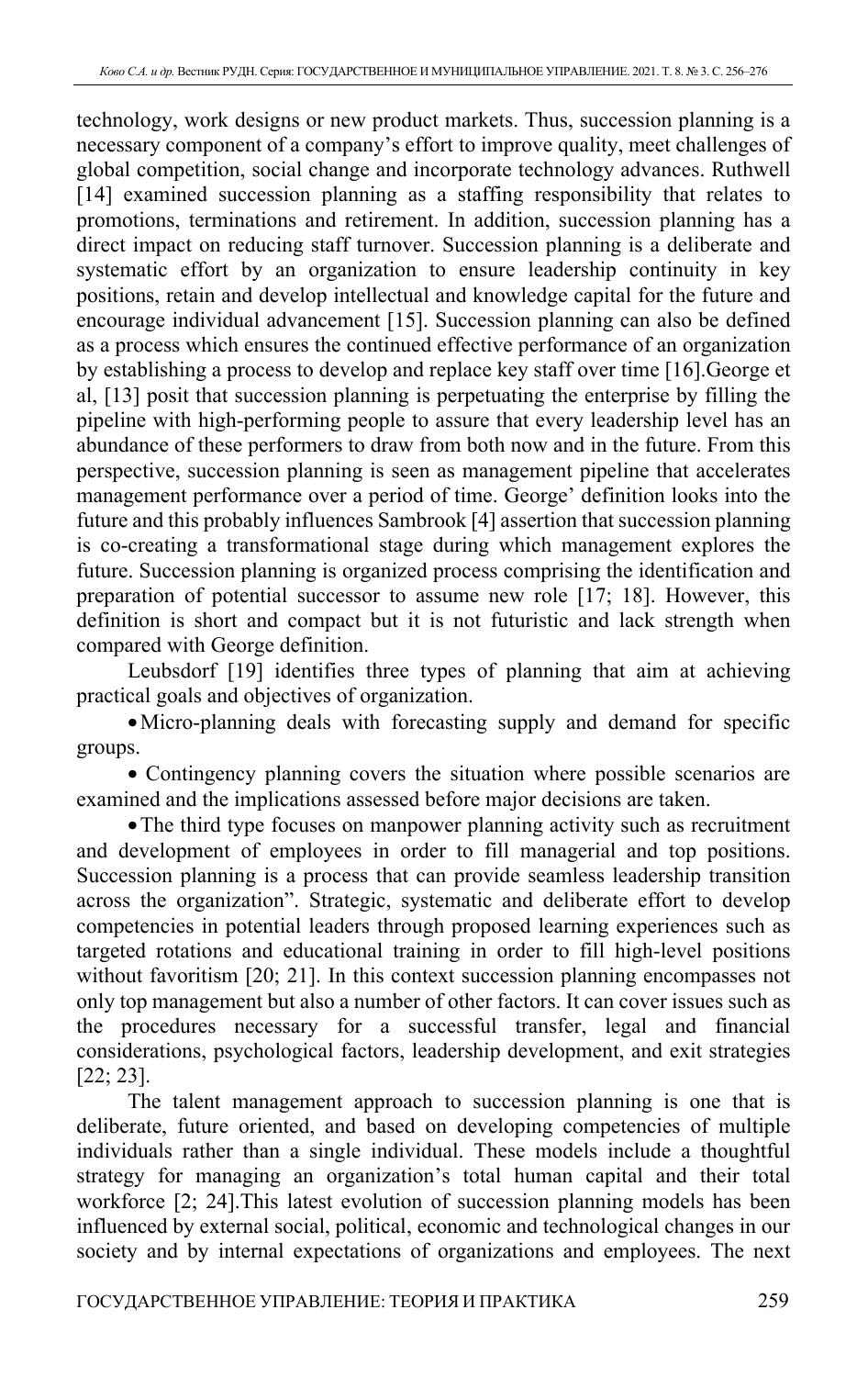section of literature review examines these types of external and internal influences on the evolution of succession planning.



**Fig. 1. Succession planning model**  *Source:* [9]

# **External Influences on Succession Planning**

When Henri Fayol developed his fourteen points of management that prompted early models of succession planning in 1916, the societal, political and economic climate was quite different than it is today [9]. The following pages examine these external influences on succession planning with specific attention on six influences which include:

- 1. social changes.
- 2. Technological advancements.
- 3. Economic conditions.
- 4. Political environments.
- 5. The increase of knowledge and information.
- 6. The changing demographics and workforce.

*Social Changes.* George [13] describe the period between 1900–1920, as a significant time in US history; a time that marked significant evolution in business, industries, and even technology. During this period in American history, our society evolved from one that was predominantly agrarian and focused on farming to an industrial society where factory work and manufacturing industries influenced business and organizations [25]. In these early days of the century, it was assumed that one would walk into the footsteps of one's father or grandfather as in previous generations. Consequently, planning for replacements did not require as much strategy as it would in future decades. The advent of new technology in the form of automobiles, gasoline, and new farming equipment allowed individuals the flexibility to move away from family farms and seek other business opportunities which many of them did [10; 24]. Society was changing and farmers and business owners began to realize the importance of strong leadership. Other influences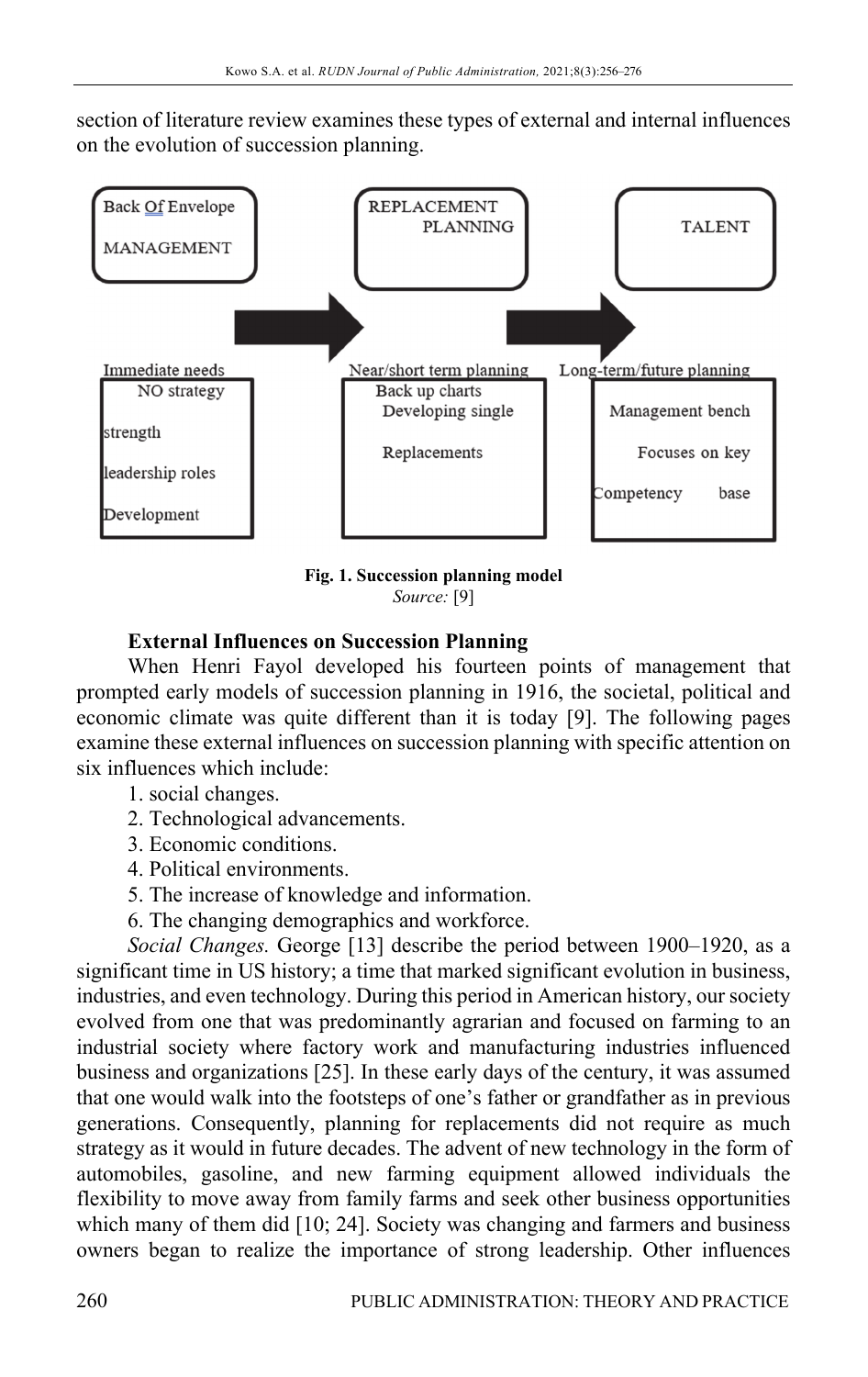included advances in technology, changing economic and political climates, and a notable shift in the workplace demographics.

*Technological Advances.* Perhaps the best way to sum up the differences in technology from the 1900s till today can be found in Collins & Lazier [20] statement that "just as the automobile shaped society in the 20<sup>th</sup> century, the Internet is shaping society in the 21stcentury". Technology is persistent in virtually every facet of American business and drives many of the business and productivity decisions made by organizations, including decisions around leadership development and succession planning. Technology affects more than bottom-line business and also technology impacts the overall economy, and how we prepare young people for the workforce [26; 27]. Fulmer [24] pointed that "the Internet has enhanced the mobility of leadership talent, making it easy for employees to find opportunities elsewhere". The impact of technology on succession planning can be seen in the evolving complexity of models. No longer is it sufficient to develop a single individual to take a leadership post in a company. Today, companies know they must provide leadership development opportunities as a way of attracting and retaining talented workers who have many more options than they did in the 1900s [24; 28].

*Economic Conditions.* The years between 1950 and the dawn of the new century supported the continued emergence of industries outside farming. Maxwell [26] illustrate the dramatic increase in these new industries such as computers, health, and service sectors which grew from 45 million workers to over 129 million workers. By the 1980-1990s, the labor force had evolved well beyond the strong agricultural economy to a complex, global, and interdependent economy and organizations began to view the recruitment and development of leaders and talent as a way to remain responsive to market competition and improve business profitability [3]. Early in the twentieth century, the US economy was at a high, having come out of a recession earlier in the decade [29]. The previously strong economy had allowed businesses to divert their focus away from developing replacements for key leaders. But the economy would not stay for long as evidenced by the Great Depression from 1929–1940 [18]. These two decades would remind American businesses that organizations simply could not sustain themselves with a single great leader because no company was immune to external forces. As the economy and the number of qualified workers began to change, businesses and organizations started to rethink employee development needs and allocate more time and money to training employees [11].This investment in employee development was short lived as the trend began to reverse by the 1970s when the economy shifted once more. Organizations began to drastically reduce HR budgets for talent development and once again, the direct replacement approach became a cost effective alternative to developing multiple leaders. Today's leadership experts have made the case for the connection between strong leadership and long-term business productivity [30; 31]. Similarly, experts in succession planning have joined in building the business case for building a deep bench of leadership strength as a key indicator in business sustainability [24; 16]. This has resulted in a wealth of literature linking employee development to business profitability [17; 28], which has again prompted organizations to consider strategic, deliberate succession plans that involve the commitment of many individuals in the organization.

ГОСУДАРСТВЕННОЕ УПРАВЛЕНИЕ: ТЕОРИЯ И ПРАКТИКА 261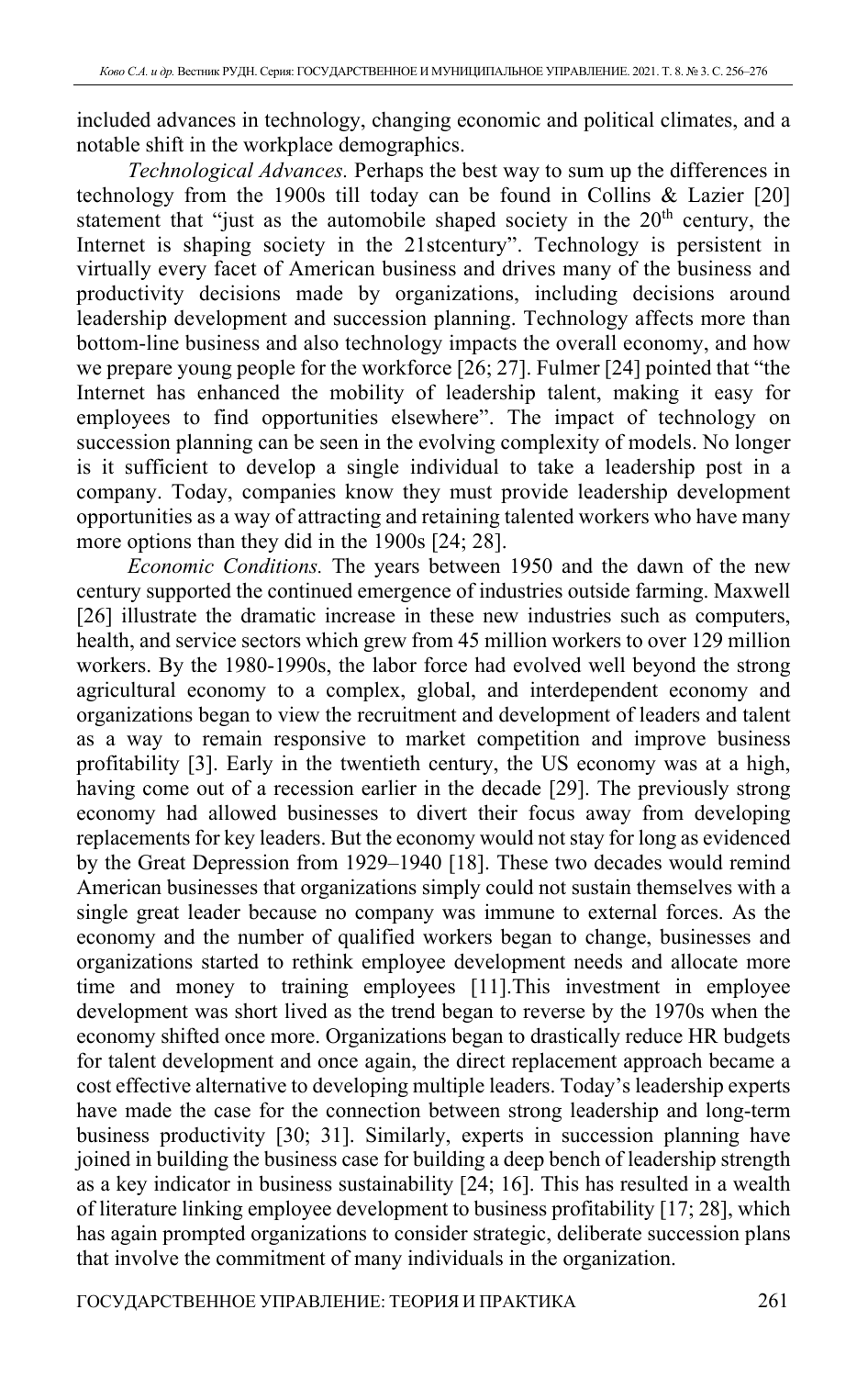*Political Environment.* During a time when employee options were limited and companies experienced high levels of loyalty and longevity from their employees, the direct replacement method was common place. Just as the society and the economy influenced the way employees were selected to resume key positions, so too did the political environment. Before the Civil Rights Act of 1964, it was politically acceptable to appoint an individual to a leadership post without opening it for diverse applicants to apply. After that time, Title VII of the Civil Rights Act of 1964 prohibited "employment discrimination based on race, color, religion, sex, or national origin" making it more difficult to simply appoint a single direct successor without opening the process to other potentially qualified applicants [32; 33]. Today, the EEOC oversees employer compliance with federal regulations and many companies have developed sophisticated legal departments and employee relations staff to assist with succession planning efforts. This ensures that the hiring and selection process does not subject the organization to unnecessary legal scrutiny. This simple change in the political environment has become a catalyst for many organizations to begin considering broader pools of talent and move away from potentially political hotbeds of direct replacements in succession planning.

*Changing Demographics and Workforce.* The changing demographics around the globe will inevitably change the future available workforce. The U.S. economy once driven by 78.2 million baby boomers (born between 1946–1964) who "fueled the labor force for decades" is about to change as impending retirements will create a "sizable hole in the labor market" [19]. With more than 77 million baby boomers becoming retirement eligible in the coming decade, some experts predict the U.S. workforce will be short by as many as 10 million workers [28]. Rothwell [9] confirms this dramatic tightening on the labor force suggesting that already"1 in 5 of all senior executives in the Fortune 500 and about 50% of the entire US government workforce is eligible to retire" now. Like their counterparts in business, educational institutions will also face challenges of replacing key leadership in the coming years as documented by many who have raised concern for academic leadership continuity [30; 19] While the aforementioned external influences certainly have played a role in the evolution away from succession planning based on direct replacement to talent pools, it is this limited availability of the workforce that is probably the most significant influence on today's renewed interest in true succession planning. Whereas in 1982, only 38% of a company's value was attributed to "intangible assets" such as personnel, this would change by the turn of the century when the figure would rise to 80% as companies began focusing on attracting and developing quality employees as a key business strategy.

### **Internal Influences on Succession Planning**

The shortage of skilled workers is of concern to businesses, that today's corporate human resources offices are now charged with developing new strategies to attract, recruit and retain a broader and deeper bench of leadership prospects [14; 28]. Today's HR professionals operate at the intersection of the external demographic shifts and internal organizational priorities that are designed to give the organization a competitive advantage into the future [34; 15].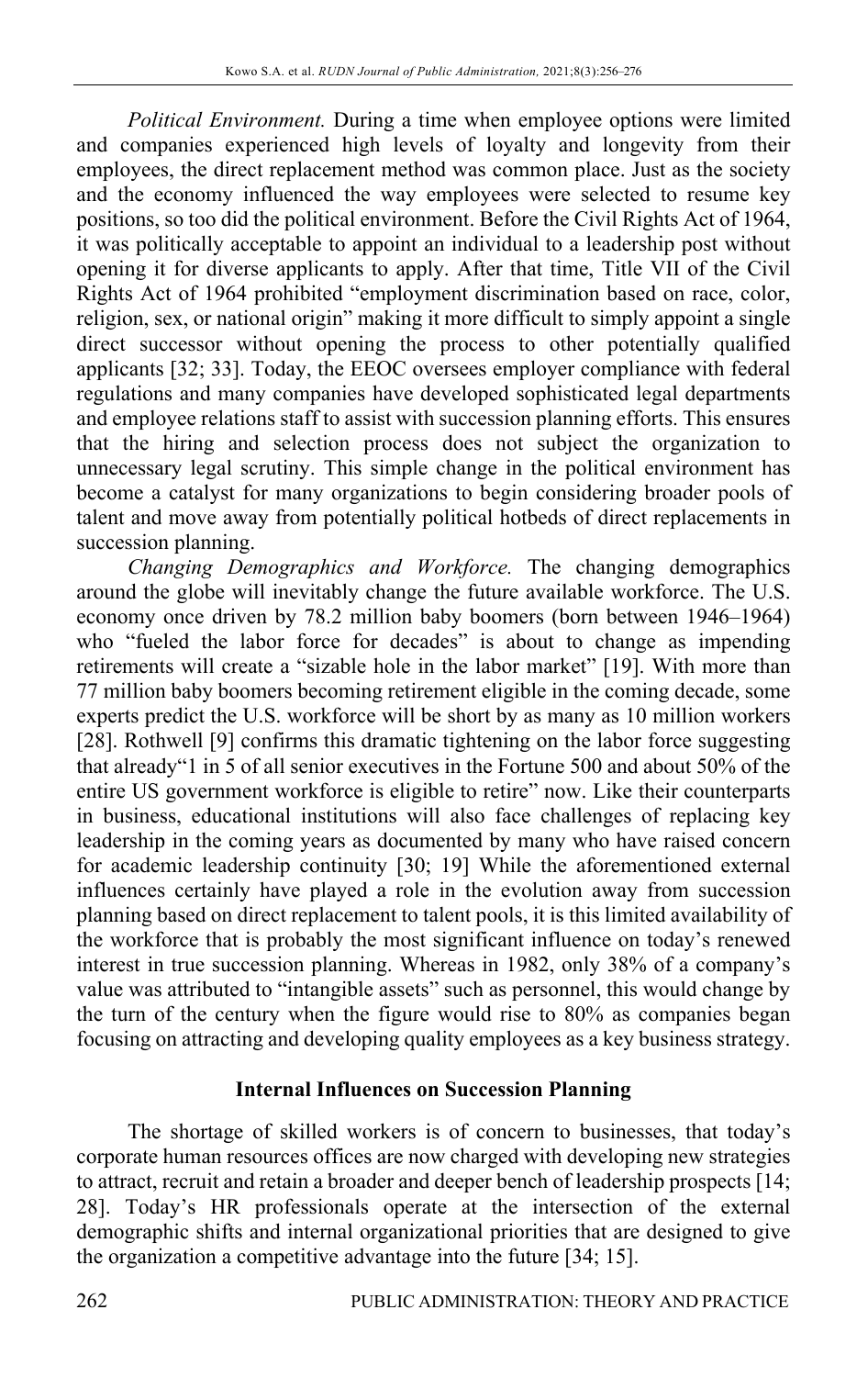*Organizational Priorities.* The Bureau of National Affairs indicated a dramatic increase in the recruitment and hiring function of HR departments between the years 1990–2000 when companies began to view employees as a valuable component of their competitive strategy [24]. The desire for sustained success has business executives thinking about succession planning as a top priority. In fact some of the most successful companies showcased in built to last were at the forefront of their industries for at least fifty years because of one common thread; they had a history of succession and leadership planning [20]. Today's organizational leaders recognize that it is wiser to focus beyond replacement planning to succession planning to build the long-term sustainability and viability of the organization [9]. This is in large part, due to the awareness of the connection between succession planning and the business bottom line.

*Employee Expectations.* Not only have employers noted the value of succession planning as a viable strategy for business prosperity, employees themselves have come to expect development opportunities from employers, making the presence of formal leadership programs a necessity for organizations to remain competitive in an environment with limited talent. Many organizations have begun to place increasing focus on learning and development; however, succession planning remains largely elusive in most colleges and universities [30; 31]. While the origins of succession planning efforts date back to the early 1900s, the evolution of our society, economy, technology and workforce has impacted how these plans are constructed and implemented in today's organizations. The evolution to a comprehensive talent management approaches offers opportunities for employees to develop personal leadership competencies while the organization simultaneously benefits from an overall increase in talent. The result is that organizations now see great value in developing their employees into leaders who will sustain the organization's mission while avoiding risks associated with a presumed single successor.

Vikstrom & Westerberg [21] highlighted thirteen reasons for Succession Planning:

1. Provide opportunities for high‐potential workers.

- 2. Identify replacement needs
- 3. Increase the talent pool of promotable employees
- 4. Contribute to implementing the organization's strategic business plans
- 5. Help individuals realize their career plans
- 6. Tap the potential for intellectual capital
- 7. Encourage the advancement of diverse groups

8. Improve employees' ability to respond to changing environmental demands

9. Improve employee morale

10. Cope with the effects of voluntary separation programs

11. Decide which workers can be terminated

12. Cope with the effects of downsizing

13. Reduce headcount to essential workers only

# **Best Practices of Succession Planning [1]**

Armstrong believes an integrated talent management system will succeed if the organization faithfully adheres to certain practices. These practices include making long-range plans, conducting regular progress checks, connecting

ГОСУДАРСТВЕННОЕ УПРАВЛЕНИЕ: ТЕОРИЯ И ПРАКТИКА 263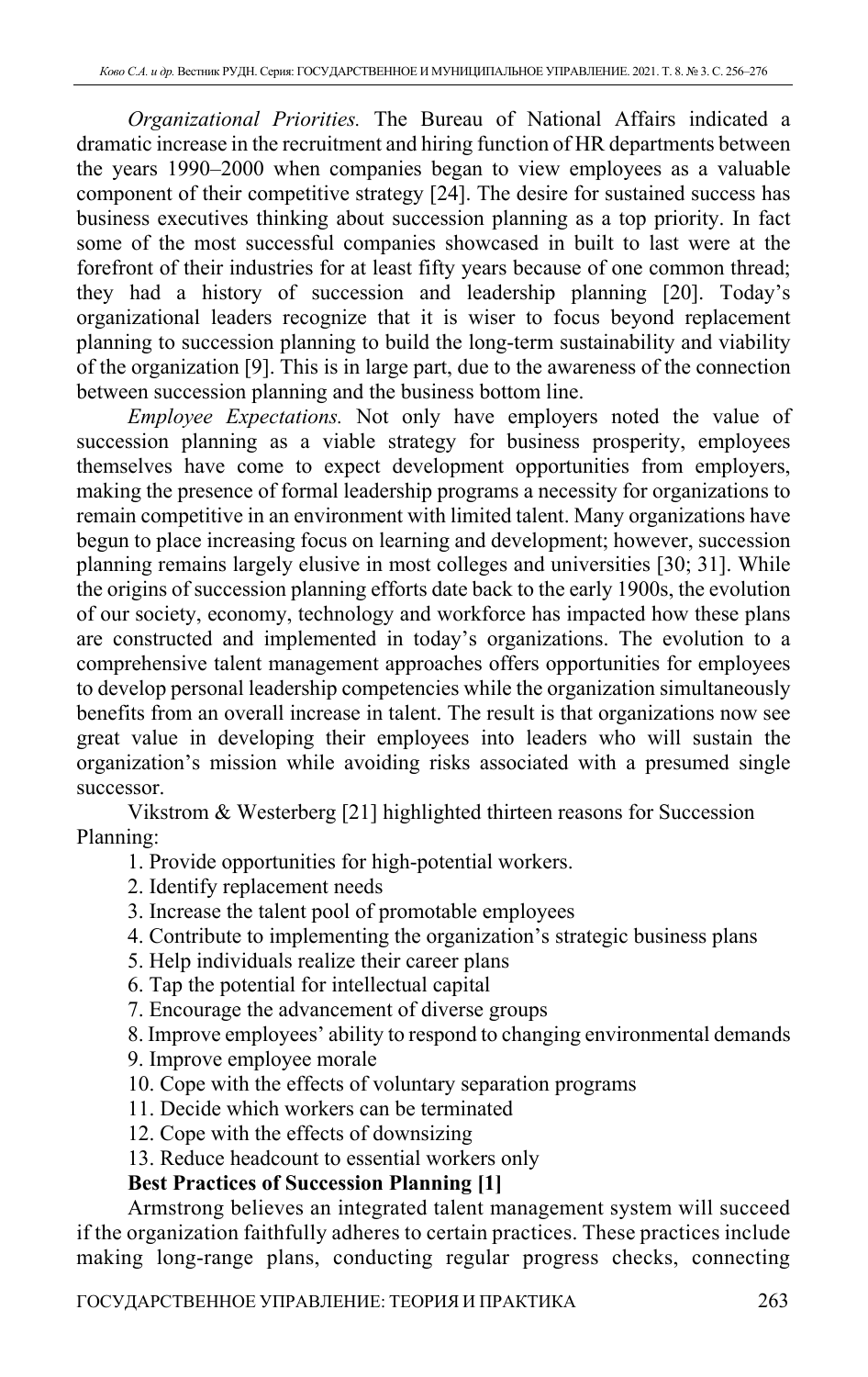business strategies to needed competencies, developing a talent mindset among company leadership and integrating all talent-related initiatives. Let's look at each one in detail.

**Long-range plans:** The talent management planning process begins with the setting of long-range, achievable goals. What competencies will the company need in one to two years, or in three to five years? In the case of executive development, a plan may be laid out for the next 15 years. Jeff Oberlin, President of Jeff Oberlin, Inc. in Elmhurst, Illinois, is a business improvement executive who specializes in enterprise learning and work force productivity. He emphasizes that from line employees all the way up to CEO, companies need to make sure that they have a long-range view of where they are going, what type of talent they will need, the competencies required in particular jobs and across the board, and also the number of employees needed with certain skill sets. "Many times we forget to count the noses that are going to be required within an organization," Oberlin says, "and quantities definitely have to be taken into consideration as you start developing or acquiring certain types of talent." Recently, Chevron has experienced such growth that the company now focuses on forecasting future demand five to ten years out. Shawstad says she and other members of senior management look at supply, identify gaps and then develop plans to address those gaps. One such plan is a formal training program called Horizon, which focuses on making sure employees have the technical skills they need for the next five years.

**Progress checks:** Once an organization devises a strategic plan that impacts the acquisition and development of talent, it should conduct annual progress checks with quarterly reviews. Such reviews assess changing strategies and explore emerging marketplace threats and opportunities, which could necessitate adjustments to the plan. According to Oberlin, companies often build competency models and never revisit them. This reduces their effectiveness over time.

**Connecting business strategies to needed competencies:** Attention should be focused in the right direction in the talent management planning process. This means making the connections between business strategies and the competencies needed to implement them. Personnel in what would be called key, critical or pivotal positions in implementation projects can immensely influence the success or failure of strategic plans. For example, a company's business plan might call for a new initiative such as reducing long sales cycles, conducting Six Sigma quality improvement program or making a commitment to solving environmental issues. Whatever the initiative, change can only happen if the company has the right competencies in place. If it does not, the options are to hire new talent, develop existing talent or transfer personnel internally. Oberlin believes that implementation of strategy is a facilitative process. "It doesn't happen magically, or in a black box or in the software. It has to be teased out with the right kind of functional participants or leaders," he says.

**Developing a talent mindset:** Leadership throughout the organization needs to have a talent mindset that drives them to actively participate in the acquisition and development of talent. Because company culture is the soul of an organization, top executives need to help create and sustain a purposeful, engaging, rewarding and high performance work life. This requires constant attention and should be part of the annual talent planning process.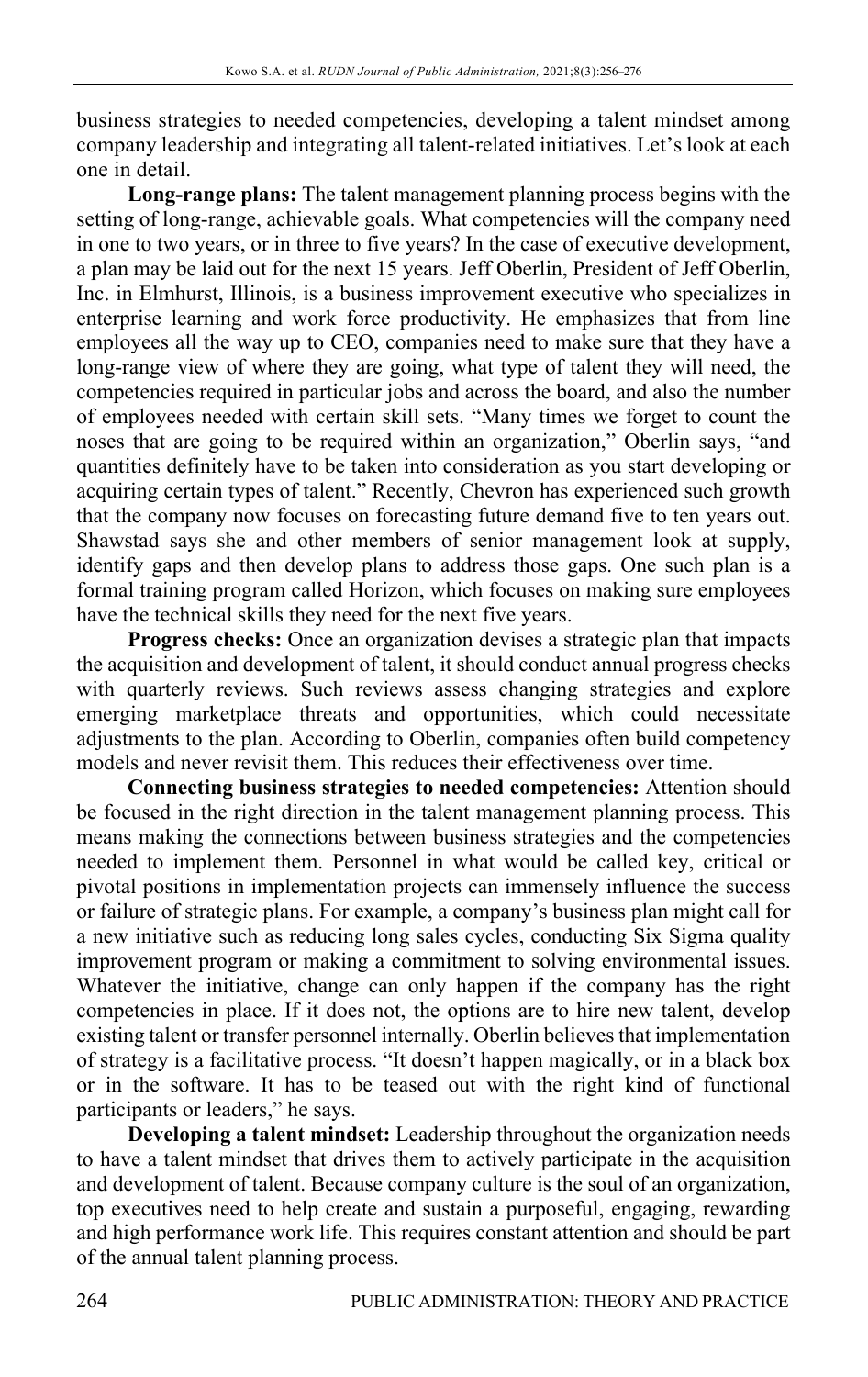## **Theoretical Framework of Succession Planning**

**Systems Theory.** Systems theory was founded by Bertalanffy. The systems theory has had a significant effect on management science and understanding organizations [17]. A system is a collection of part unified to accomplish an overall goal. If one part of the system is removed the nature of the system is changed as well. A system can be looked at as having inputs (e.g., resources such as raw materials, money, technologies, and people), processes (e.g., planning, organizing, motivating, and controlling), outputs (products or services) and outcomes (e.g., enhanced quality of life or productivity for customers/clients, productivity). Systems share feedback among each of these four aspects of the system.

**Contingency Theory.** Contingency theory was developed by Fred Fiedler in the late 1960s. He believes the effectiveness of leadership styles vary depending on the situation. Contingency theory asserts that when managers make a decision, they must take into account all aspects of the current situation and act on those aspects that are key to the situation at hand. Basically, it is the approach that "it depends". For example, if one is leading troops against book haram, an autocratic style is probably best. If one is leading a hospital or University, a more participative and facilitative leadership style is probably the best.

**Resource-Based Theories.** The resource-based view (RBV) is a business management tool used to determine the strategic resources available to a company. The fundamental principle of the RBV is that the basis for a competitive advantage of a firm lies primarily in the application of the bundle of valuable resources at the firm's disposal (The resource-based view (RBV) is a business management tool used to determine the strategic resources available to a company. The fundamental principle of the RBV is that the basis for a competitive advantage of a firm lies primarily in the application of the bundle of valuable resources at the firm's disposal [7]. To transform a short-run competitive advantage into a sustained competitive advantage requires that these resources are heterogeneous in nature and not perfectly mobile [35]. Effectively, this translates into valuable resources that are neither perfectly imitable nor substitutable without great effort [25]. If these conditions hold, the firm's bundle of resources can assist the firm sustaining above average returns. The VRIO model also constitutes a part of RBV [19]. To transform a short-run competitive advantage into a sustained competitive advantage requires that these resources are heterogeneous in nature and not perfectly mobile [36]. Effectively, this translates into valuable resources that are neither perfectly imitable nor substitutable without great effort [36]. If these conditions hold, the firm's bundle of resources can assist the firm sustaining above average returns. The VRIO model also constitutes a part of RBV.

## **Empirical Review**

Farashah et al [29] researched on succession planning and its effects on employee career attitudes using a case of Iranian governmental organizations. Their work evaluated effects of succession planning as an organizational level intervening program on career attitudes as individual level variables. Best practices of succession planning were selected from literature and compliance of succession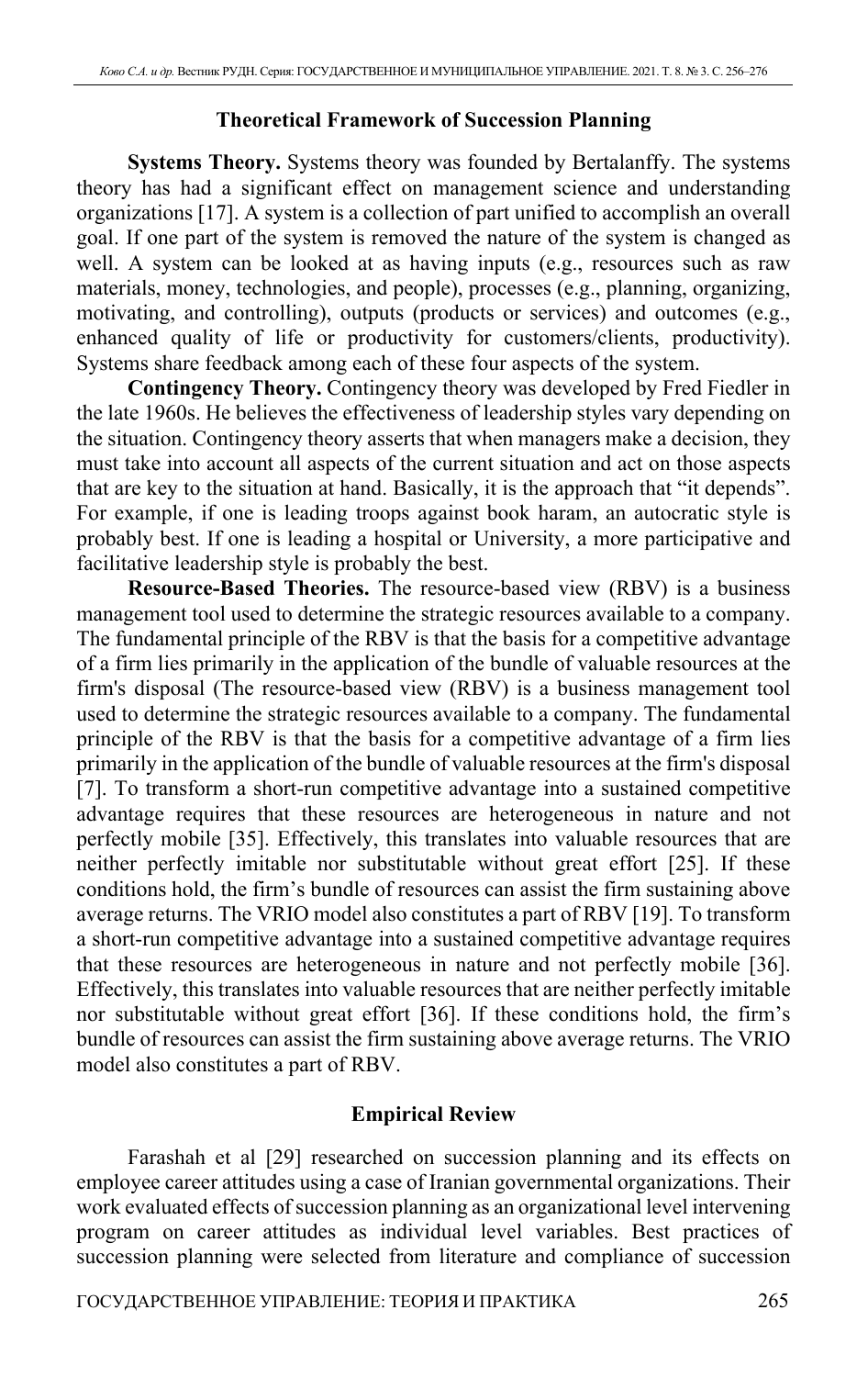planning system of organization to these practices was defined as extensiveness of succession planning. A 22-item questionnaire was developed to measure the extensiveness of succession planning. Validity and reliability of questionnaire were confirmed by appropriate tests. For career attitudes, 3 variables of promotion satisfaction, perception of career success, and perception of job platitude selected. Then the correlation of the succession planning extensiveness and three career attitudes were examined by empirical data gathered from 152 managers and key personnel in 23 large Iranian governmental organizations. They found that significant correlation existed between succession planning extensiveness and career success and satisfaction of promotion process. Perception of job did not show correlation with succession planning extensiveness. This study recognized best practices that should be considered for design of succession planning. Also the scale for measuring succession planning extensiveness developed. It can be used to gain a better understanding of status quo of succession planning in organizations and gap analysis which is generally one of the early stages of every organizational development project. George [13] reviewed succession planning in Iranian governmental agencies. They found that it was becoming increasingly challenging for organizations to obtain qualified and talented staff. Succession planning was often introduced as a way to attract and employ such staff. Succession planning is a process of recruitment and development of employees for vital roles within the organization. Implementation of succession planning was a central to certain organizational requirements. Armstrong [1] wrote a paper on competency-based succession planning: a strategic approach to addressing human capital challenges. He argues that for the past three decades, the concept of competency-based management has received ever increasing attention in the business management literature. This attention assumed crucial proportions as the industrial base of many countries is supplanted by the "knowledge economy," "information age," or "postindustrial society." As the knowledge economy grows, intellectual capital becomes the key differentiating factor for organizations. They found that to assure success, organizations must find ways of identifying, quantifying, measuring, assessing, and enhancing their intellectual capital assets. One way of accomplishing this oftentimes difficult task was through competency-based management. Fullmer [24] found that Succession planning is one small piece of the entire workforce planning strategy. Likewise, succession planning often works hand in hand with knowledge transfer concepts, since developing new leaders means that the knowledge of current leaders will be shared before retirement, promotion, or other attrition with those who will follow in their footsteps. As managers and supervisors develop and implement their workforce plans, it is helpful to see how different components all work together. As a piece of the workforce plan, succession planning has many benefits for both the current leadership and for the employees in the agency. Diamond [8] wrote on executive resource and the changing role of the board in leadership assessment, executive talent succession planning: reengineered for the twenty-first century. As a result of the "activist" institutional investor, succession and executive development are now in the top five priorities for many chief executive officers. Just what is driving this change, and why do we need to reengineer our replacement planning, strategic staffing, talent development and performance management processes into one integrated process? Shares resulted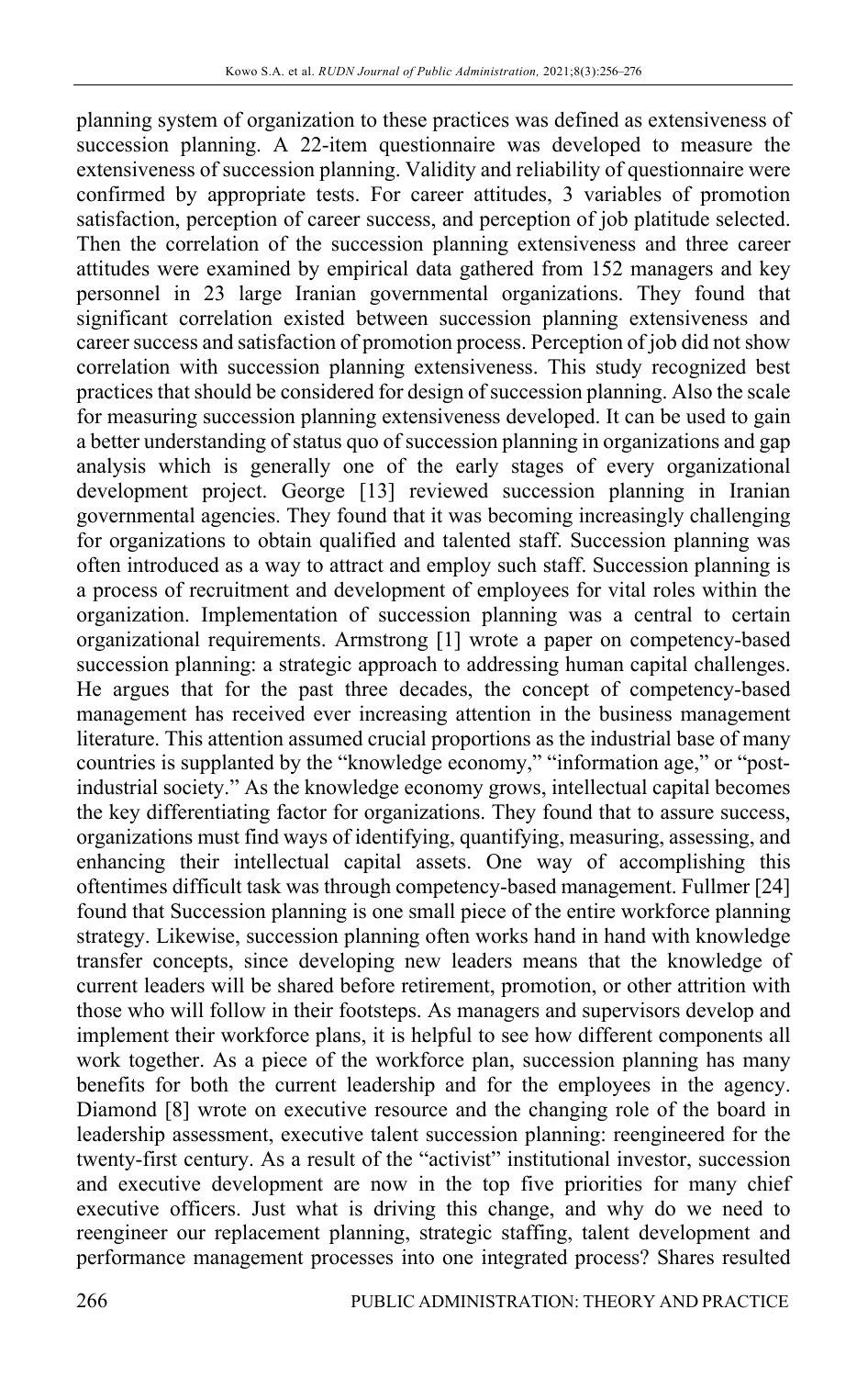from over five years of research and application regarding succession planning, strategic staffing, and competencies including a benchmarking with many of North America's "better practice" companies. The work discussed the changing role of the board in leadership assessment and chief executive officer selection; why the business context is the starting point for effective talent pool management and considers options for executive resourcing process design and discussed why most of the current approaches to competencies and  $360^\circ$  assessment fail to recognize how leadership and effective leader behaviours change by work level. They found that there is need to clarify for line managers potential. Rothwell [9] conducted research aimed to review the executive management positions within the six institutional health boards along with the Newfoundland and Labrador Health Boards Association (NLHBA), in order to outline the potential departures of executive managers due to normal retirement as well as early retirement. In completing this study all forty-one executive managers received a survey requesting particular information with respect to years of service in the health sector and the length of time in the incumbents' current position. Pension records for all but one of the executive managers were reviewed in aggregate, unidentifiable format. The findings indicated that fifty-four point five (54.5) per cent of respondents have been in their current position for greater than five years while one hundred per cent of respondents had greater than five years of experience in the health system. In reviewing the normal retirement age of each of the executive managers (this is defined as normal age of retirement which the incumbent will not have any reduction in his/her pension), approximately twenty-two per cent of executive managers will retire within the next ten years. In considering those who have the option to retire early with a reduced pension, this number increases to fifty-four (54) per cent of managers who will be eligible to retire within the next ten years of which twenty-eight per cent can retire within the coming three years. Vikstrom & Wennberg [21] wrote on succession in private firms as an entrepreneurial process. They argue that succession in private firms is an entrepreneurial process. In considering firm succession as the acts of entrepreneurial exit and entry, their work adds to work that sought to integrate entrepreneurship and family business research. They provided a comprehensive literature review of succession research over the past 35 years and identified seven thematically clusters within which succession can be understood as a distinct part of the entrepreneurial process, and three areas of particular interest for future research seeking to advance the literatures on entrepreneurship, family firms, and governance in private firms. The paper explores theoretical, conceptual, and methodological ways of integrating these findings into the research on entrepreneurship and family business. Vikström and Westerberg [21] did a study on succession in small family firms. Their study found that leadership succession factors is associated to attitudes, norms and perceived behavioral control. Leading actors in a small family firm can be related to how well the succession process works and to the firm's post-transition performance.

#### **Research method**

For this study, the survey method was adopted. The ex-post facto method which involved the use of secondary data from the internet, journals and articles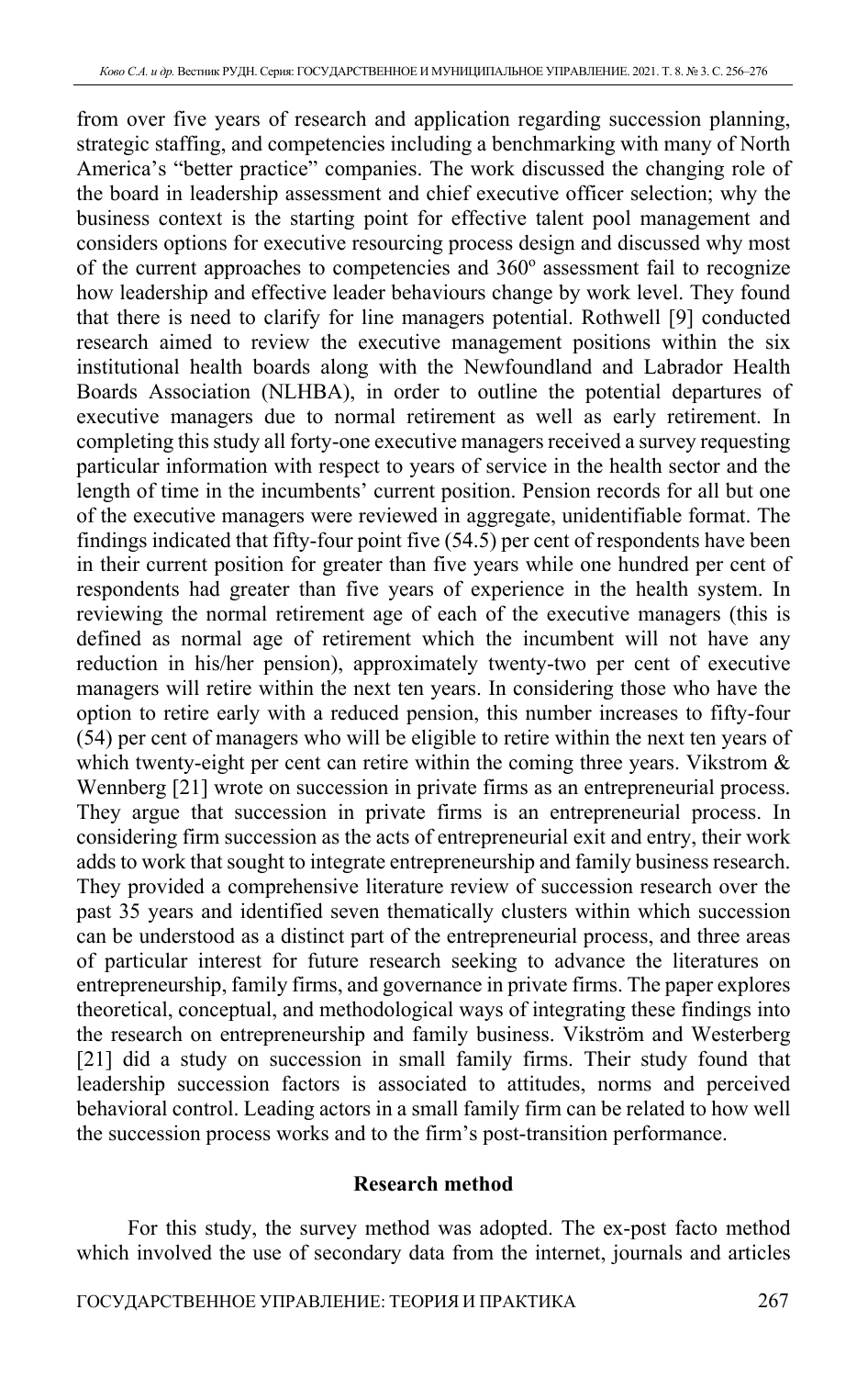was employed. A cross-sectional design was adopted. The study population refers to the entire number of employees in the five selected SMEs in Abeokuta, Ogun state based on the registration of the SMEs with C.A.C. The five (5) companies include: Day Water Man School, ACE Supermarket, Abimbola Agro Allied Ltd, Aderupopo Farms Ltd and M and M enterprises Ltd. For this study the sample size is determined using Yamane formula. This formula is concerned with applying a normal approximation with a confidence level of 95% and a limit of tolerance level (error level) of 5%.

Therefore, the sample size is determined by

$$
n = \left[\frac{N}{1 + Ne^2}\right]
$$
  
where n = the sample size  
N = population  
e = the limit of tolerance  
Therefore, n =  $\frac{152}{1 + 152(0.05)}$   
=  $\frac{152}{1 + 152(0.0025)}$   
=  $\frac{152}{1 + 0.38}$   
=  $\frac{152}{1.38}$   
= 110.14

= 110 respondents (approximately)

A sample of one hundred and ten (110) employees out of the one hundred and fifty two (152) employee population of the selected SMEs in Abeokuta, Ogun State. For this study, the simple random sampling technique was adopted. The questionnaire was divided in two broad categories. The first category is made up of personal data of respondents. Their; sex, age group, educational qualification, position occupied in firm and years of work experience. The second category is the body of the questionnaire that includes all questions relevant to this research. It comprises of both negative and positive questions structured on the basis of the six constructs of this research study, i.e. Outsourcing strategies and Organizational performance respectively. The likert-scale was used to measure opinions, where for positive questions (Strongly Agree = 5, Agree = 4, Undecided = 3, Disagree = 2, Strongly Disagree = 1), and for negative questions (Strongly Agree = 1, Agree = 2, Undecided =  $3$ , Disagree = 4, Strongly Disagree =  $5$ ). Finally, Section 4 in the second category of the research instrument is made up of two related open -ended questions. Towards this end, the test re-test reliability approach was adopted for the convenience of the researcher. Reliability was ensued by Cronbach's Alpha of 0.932. The detail of the reliability statistics table is shown below.

*Table 1* 

| <b>Reliability Statistics</b> |  |
|-------------------------------|--|
|-------------------------------|--|

| Cronbach's Alpha | N of Items |
|------------------|------------|
| .932             |            |

*Source: Field Survey, 2020*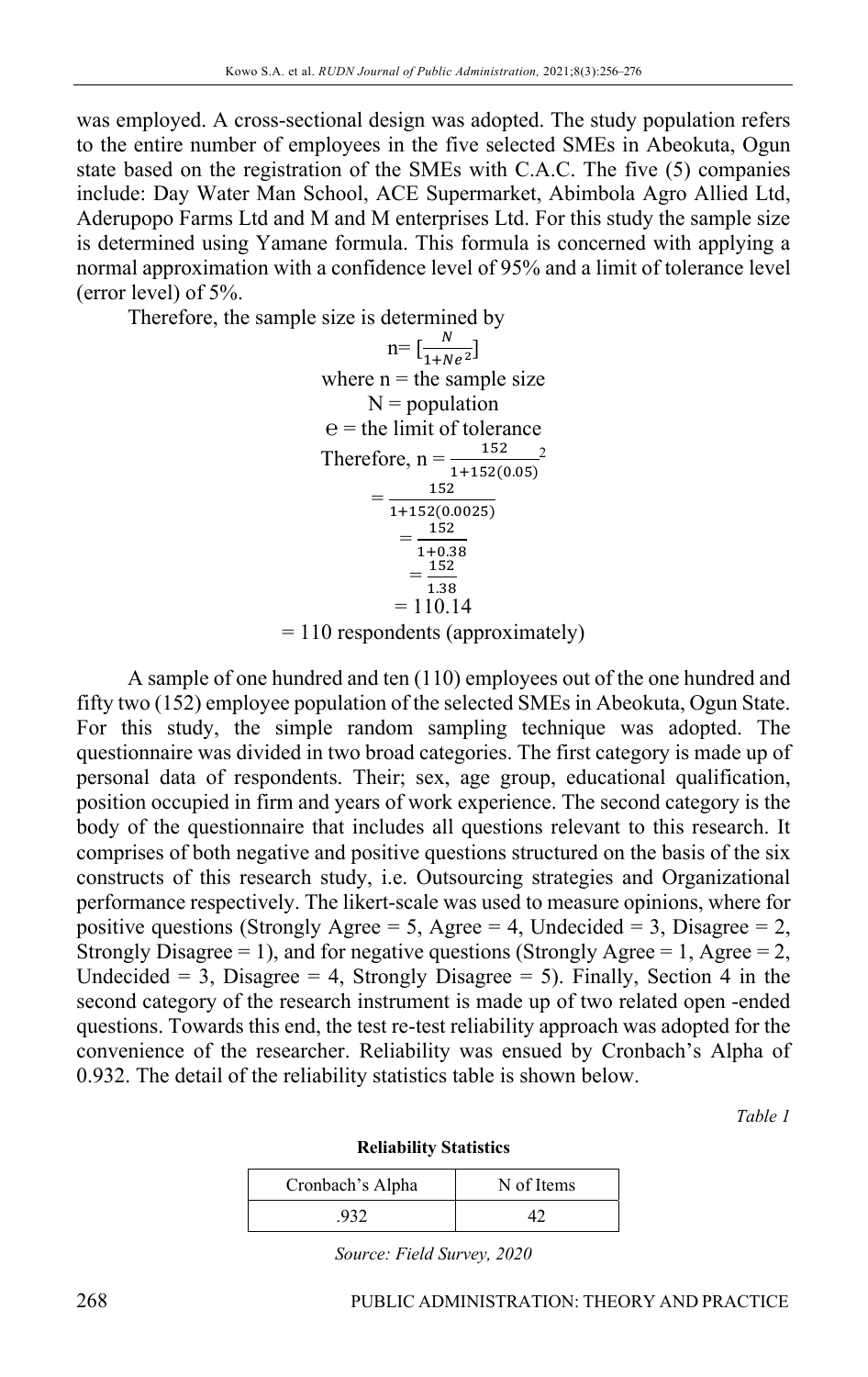Cronbach's Alpha coefficient is .932 for the 42 items that were analyzed together. It therefore indicates that the research instrument used for this study is highly reliable as it is more than the generally accepted reliability score of 0.7. The data was analyzed using manual and electronic based methods through the data preparation grid and statistical package for the social sciences, (SPSS). The utilization of structured grids allows specific responses to be located with relative ease and facilitate the identification of emerging patterns. Also descriptive, statistical and content analyses techniques was used in the analysis of the data collected. The study used the descriptive analysis to achieve the mean, frequency distribution and percentage results of the research work. The study made use of statistical tools which include: analysis of variance (ANOVA), correlation efficient and regression analysis in testing hypotheses where applicable.

*Table 2* 

| <b>Respondents</b><br>Occupation     | <b>Questionnaire administered</b><br>(sampled) | Percentage of total response<br>(%) |
|--------------------------------------|------------------------------------------------|-------------------------------------|
| Top Level                            | 10                                             | 52.7                                |
| Middle Level                         | 48                                             | 36.3                                |
| Level Lower                          | 33                                             | 11.0                                |
| Total                                | 91                                             | 100.0                               |
| <b>Gender/Category</b>               | <b>Questionnaire administered</b><br>(sampled) | Percentage of total response<br>(%) |
| Male                                 | 40                                             | 44.0                                |
| Female                               | 51                                             | 56.0                                |
| No of Returned                       | 91                                             | 82.73                               |
| No of Not Returned                   | 19                                             | 17.27                               |
| Total no of<br><b>Ouestionnaires</b> | 110                                            | 100                                 |

#### **Distribution of Respondents and Response Rate**

*Source: Field Survey, 2020* 

#### **Data analysis and Hypothesis Testing**

*Table 3* 

#### **The Descriptive statistics of Management Succession and Entrepreneurship Business Sustenance**

| <b>Responses</b>                                                                         | Total (N) | Mean |  |
|------------------------------------------------------------------------------------------|-----------|------|--|
| <b>WORKERS EDUCATION AND SURVIVAL OF ENTREPRENUEUR</b>                                   |           |      |  |
| Your company get involve in organizational learning and development                      | 91        | 4.56 |  |
| Human resources training in organizations is based on merit                              | 91        | 3.68 |  |
| Workers education has contributed to the continuity of business in our<br>company        | 91        | 3.89 |  |
| Your company engages in workers education (e.g. seminars, workshop,<br>development etc.) | 91        | 3.99 |  |
| Workers education contribute to the growth of your company                               | 91        | 3.79 |  |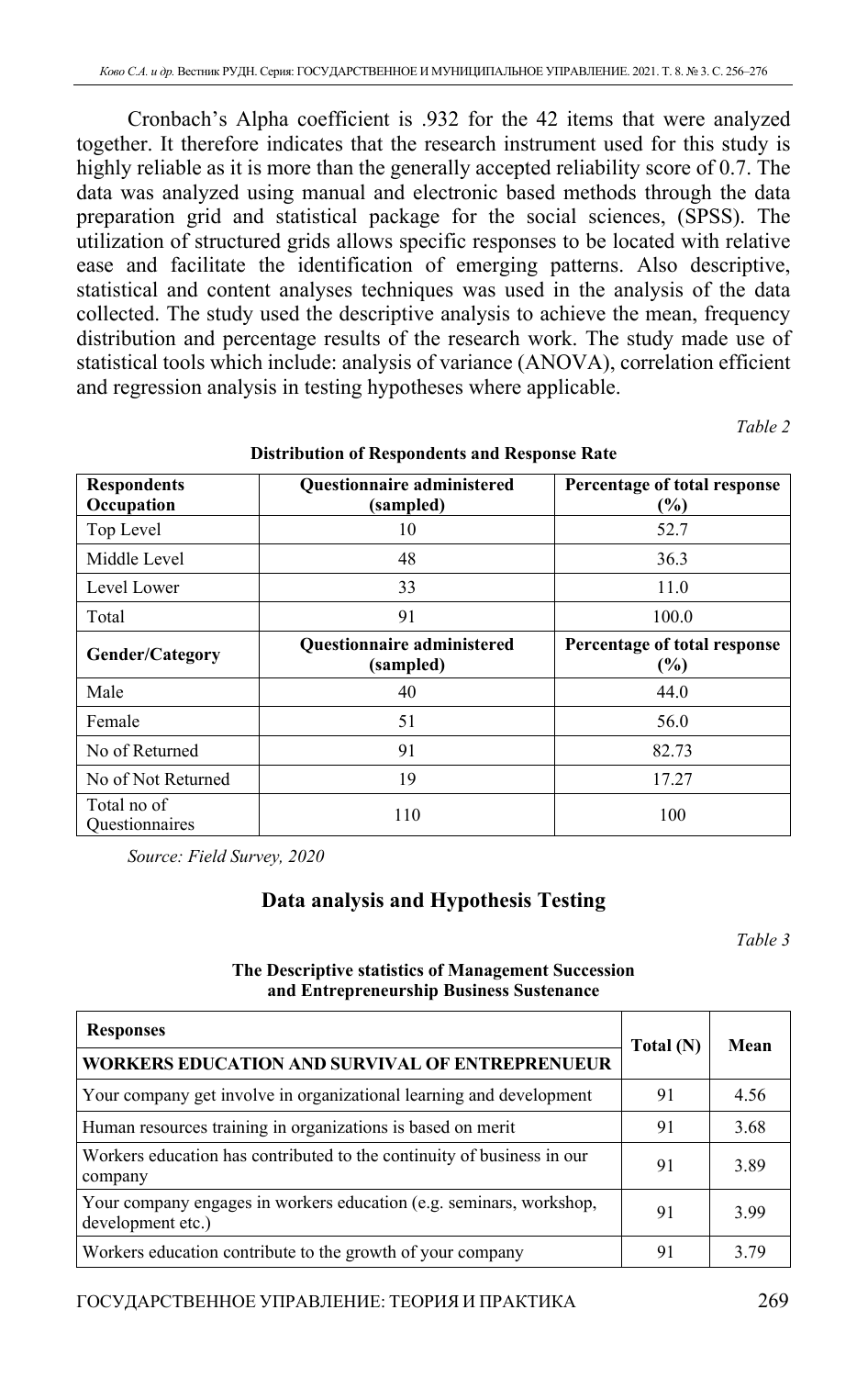*End of the table 3* 

| HR PLANNING AND FAMILY BUSNIESS CONTINUITY                                               | Total (N) | Mean |
|------------------------------------------------------------------------------------------|-----------|------|
| Succession planning strategies adopted by the management enhances<br>business survival   | 91        | 3.68 |
| Human Resources succession planning as an important factor of<br>organizational survival | 91        | 3.78 |
| Effective Succession Planning Contribute to Organization Performance                     | 91        | 3.56 |
| Human Resources Succession Planning contribute to the Growth of<br>organization          | 91        | 3.78 |
| Succession Planning increases the availability of experienced workers                    | 91        | 3.75 |
| Organizations conduct Human Resources Succession Planning                                | 91        | 3.58 |

*Source: Field Survey 2020* 

## **Test of Hypotheses and Discussion of Results**

Hypothesis 1:

**Ho:** There is no effect of HR planning on family business continuity **HI:** There is effect of HR planning on family business continuity

*Table 4* 

**Model Summary**

|       | <b>Change Statistics</b> |          |     |     |               |
|-------|--------------------------|----------|-----|-----|---------------|
| Model | RSquare<br>Change        | F Change | df1 | df2 | Sig. F Change |
|       | .458 <sup>a</sup>        | 75.314   |     | 89  | .000          |

a. Predictors: (Constant), HR succession planning *Source: Field Survey, 2020* 

*Table 5* 

**ANOVAb**

| Model |            | Sum of<br>Squares | Df | Mean Square | F      | Sig.              |
|-------|------------|-------------------|----|-------------|--------|-------------------|
|       | Regression | 8.656             |    | 8.656       | 75.314 | .000 <sup>a</sup> |
|       | Residual   | 10.229            | 89 | .115        |        |                   |
|       | Total      | 18.884            | 90 |             |        |                   |

a. Predictors: (Constant), HR succession planning b. Dependent Variable: Business Continuity *Source: Field Survey, 2020* 

### **Interpretation of Results**

The results from the model summary table above revealed that the extent to which the variance in business continuity can be explained by human resources succession planning is  $36.3\%$  i.e (R square = 0.458). The ANOVA table shows the Fcal 75.314 at 0.0001 significance level. Human resources succession planning significantly assists SMEs to increase business continuity.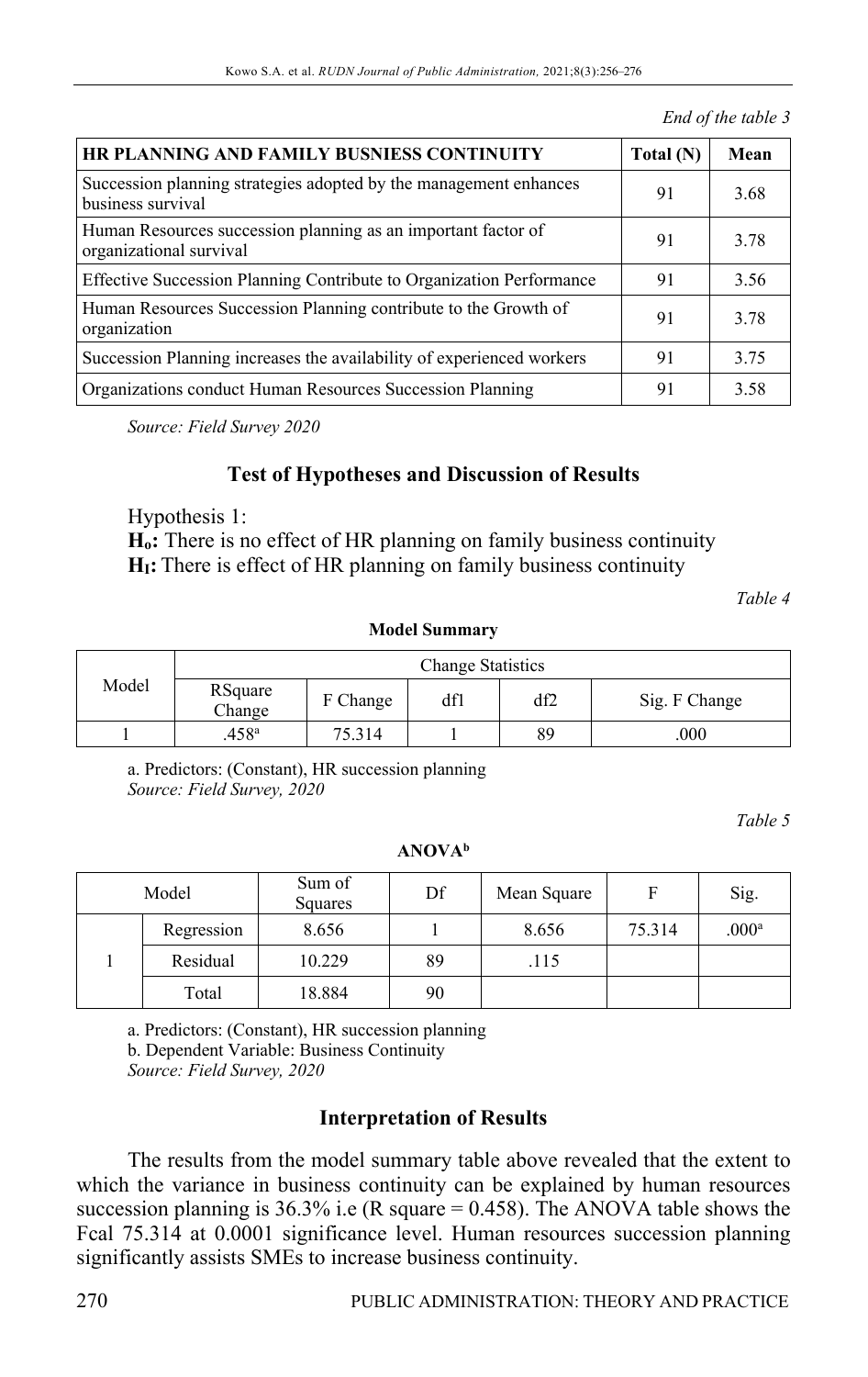| Model |                           | Unstandardized<br>Coefficients |            | Standardized<br>Coefficients | T     | Sig. |
|-------|---------------------------|--------------------------------|------------|------------------------------|-------|------|
|       |                           | В                              | Std. Error | Beta                         |       |      |
|       | (Constant)                | 1.895                          | .266       |                              | 7.129 | .000 |
|       | HR succession<br>planning | .565                           | .065       | .677                         | 8.678 | .000 |

**Coefficientsa**

a. Dependent Variable: Business Continuity *Source: Field Survey, 2020* 

The coefficient table above shows the simple model that expresses how human resource succession planning affects SMEs business continuity. The model is shown mathematically as follows;

 $Y = a + bx$  where y is business continuity and x is human resources succession planning, a is a constant factor and b is the value of coefficient. From this table therefore, Business continuity =  $1.895 + 0.565$  HR succession planning. This means that for every 100% change in business continuity, human resources succession planning contributed 56.5%

The significance level below 0.01 implies a statistical confidence of above 99%. This implies that Human resources succession planning affect SMEs Business continuity. Thus, the decision would be to reject the null hypothesis (H0), and accept the alternative hypothesis (H1).

*Hypothesis 2* 

**Ho:** There is no effect of worker's education on survival of entrepreneur **HI:** There is effect of worker's education on survival of entrepreneur

*Table 7* 

|       | <b>Change Statistics</b>       |       |     |     |               |  |  |
|-------|--------------------------------|-------|-----|-----|---------------|--|--|
| Model | R Square<br>F Change<br>Change |       | df1 | df2 | Sig. F Change |  |  |
|       | .100 <sup>a</sup>              | 9.871 |     | 89  | .002          |  |  |

**Model Summary**

a. Predictors: (Constant), workers education *Source: Field Survey, 2020* 

*Table 8* 

| Model |            | Sum of<br>Squares | Df | Mean Square | F     | Sig.              |
|-------|------------|-------------------|----|-------------|-------|-------------------|
|       | Regression | 2.825             |    | 2.825       | 9.871 | .002 <sup>a</sup> |
|       | Residual   | 25.473            | 89 | .286        |       |                   |
|       | Total      | 28.298            | 90 |             |       |                   |

**ANOVAb**

a. Predictors: (Constant), workers education b. Dependent Variable: Business Survival *Source: Field Survey, 2020*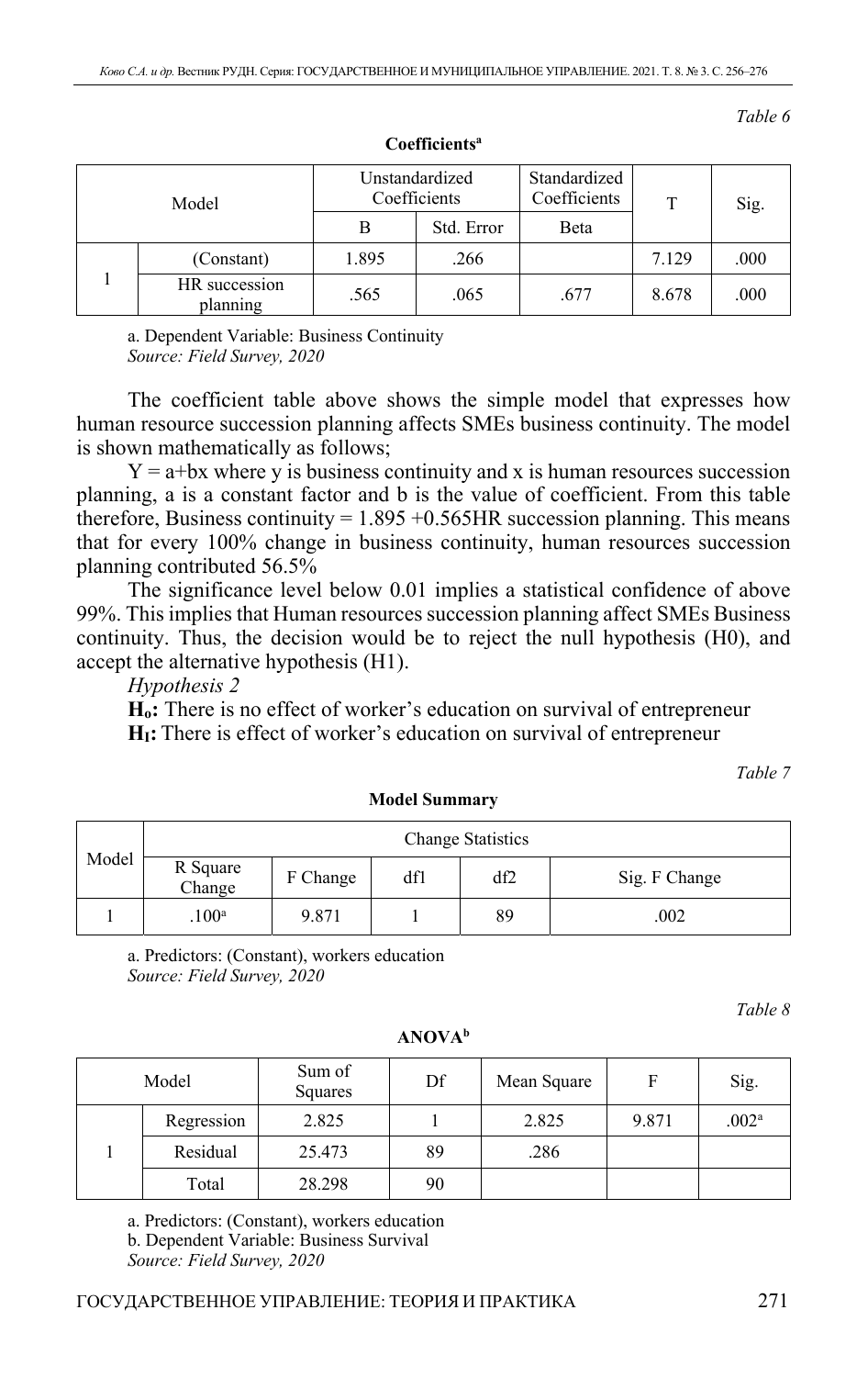## **Interpretation of Results**

The results from the model summary table above revealed that the extent to which the variance in business survival can be explained by workers education is 10.0% i.e. (R square  $= 0.100$ ). The ANOVA table shows the Fcal 9.871 at 0.0001 significance level. Workers education significantly assists SMEs to increase business survival.

*Table 9* 

| Model |                      | Unstandardized Coefficients |            | Standardized<br>Coefficients |        | Sig. |
|-------|----------------------|-----------------------------|------------|------------------------------|--------|------|
|       |                      |                             | Std. Error | Beta                         |        |      |
|       | (Constant)           | 3.127                       | .309       |                              | 10.131 | .000 |
|       | workers<br>education | .227                        | .072       | .316                         | 3.142  | .002 |

#### **Coefficients**

a. Dependent Variable: Business Survival *Source: Field Survey, 2020* 

The coefficient table above shows the simple model that expresses how workers education affects SMEs business survival. The model is shown mathematically as follows;

 $Y = a + bx$  where y is business survival and x is workers education, a is a constant factor and b is the value of coefficient. From this table therefore, Business survival  $= 3.127 + 0.227$ Workers education. This means that for every 100% change in business survival, workers education contributed 22.7%

### **Empirical Findings**

The findings of this study demonstrated a meaningful relationship between organizational requirements such as managers' commitment, organizational culture, organizational readiness, and managers' competencies with the implementation of succession planning. The finding of this study also reveals that human resources succession planning has enhanced positively. Also, the finding shows that human resources training have significantly increase business growth. Workers education has also helped the business survival of SMEs to a certain extent.

### **Conclusion**

Succession planning has become one of the most significant human resource management responsibilities within today's organizations. The best way to address these challenges is to retain and develop potential employees. This means that organizations need to work to develop awareness on succession planning. This paper concludes that the management of SMEs in Nigeria must endeavor to make their institutions continuously significant and competitive by motivating employees towards increased effectiveness and efficiency. Also, there must be appropriate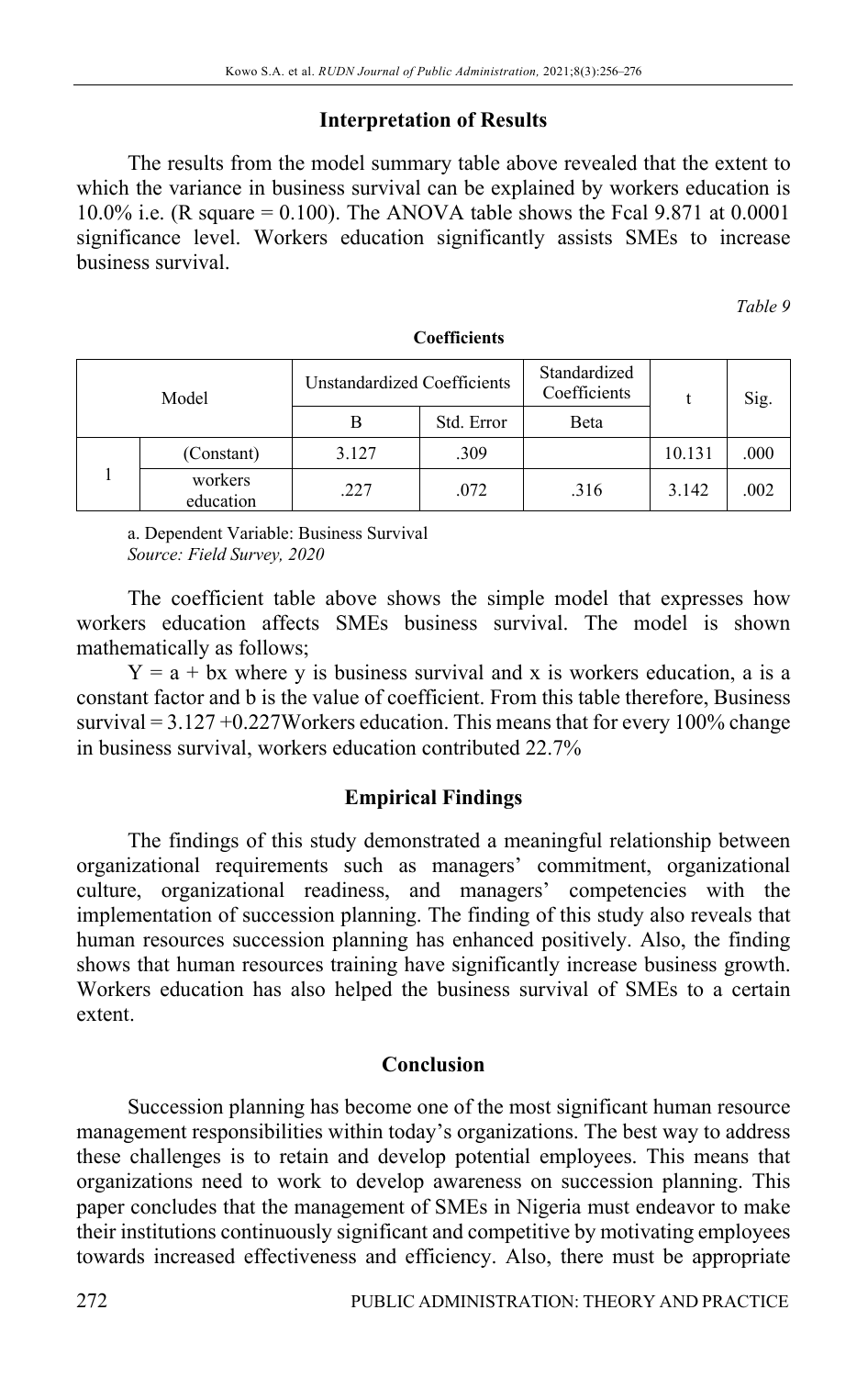management of talented employees to reduce employee turnover rate. Effective human resource and succession planning will no doubt transform SMEs in Nigeria. It will affect the functioning and the level of readiness to confront future difficulties. To reposition SMEs for effective performance organizations must institute efficient human resource and succession planning to assemble teams of internal talents aimed at improving management continuity, ethics and philosophy. This will ease the growth of talent reserve and be crucial in attracting and retaining superior talent to assist in the current and potential organization development.

### *Recommen dations*

1. The study recommends that SMEs should have succession laws to ensure smooth transition as well as the role of the successors.

2. The study also recommends that organizations should have effective business practices since it has a positive influence on the succession planning.

3. The organizations should have strategic practices which will assist in manpower planning and human relation succession planning.

4. The study recommends that organizational succession planning should be at regular interval as this will enable workers to know its importance.

5. Finally, the study recommends that business successors should be appoint based on merit so that the right and experience successors manage the business.

### *Suggestions for further studies*

The findings of this study did not exhaust all technicalities of management succession planning. The study explored only challenges which faced management succession planning of SMEs in Abeokuta Ogun State which were limited to five SMEs. Therefore, other researchers should conduct study in other companies including those located in other regions. Also, further study should aim to explore advantages which the organizations reap from succession planning.

#### **REFERENCES**

- [1] Аrmstrong M.*A Handbook of Human Resource Management Practice*. Kogan Page Publishers. 2015;9:1–440.
- [2] Gilbert L.J., Judith B. Workforce Planning Not a Common Practice, IPMA-HR Study Finds. *Sage Journals*. 2004;33(4):379–388. DOI: https://doi.org/10.1177/009102600403300403
- [3] Kouzes J.M., Posner B.Z. *The Leadership Challenges (3rd Ed.)*. San Francisco: Wiley; 2002.
- [4] Sambrook S., Sambrook S.A. Exploring Succession Planning in Small, Growing Firms. *Journal of Small Business and Enterprise Development.* 2005;12(4):579–594. DOI: https://doi.org/10.1108/14626000510628243
- [5] Warren G.B. *On Becoming a Leader*. N.Y.: Addison-Wesley Pub; 1989.
- [6] Narayan R. Human Resource Accounting: A New Paradigm in the Era of Globalization. *Asian Journal of Management Research*. 2010;1:237–244.
- [7] Douglas T.H. *Career in and out of Organizations*. California: Sage Publications; 2002. DOI: http://dx.doi.org/10.4135/9781452231174
- [8] Diamond A. Finding Success Through Succession Planning*. Sec. Manage*. 2006;50(2):36–39.
- [9] Rothwell W.J. *White Paper: 10 Key Steps to Effective Succession Planning*. URL: https://www.hrgrapevine.com/content/article/2014-11-06-white-paper-10-key-steps-to-effectivesuccession-planning. Accessed: 24.05.2021.
- [10] McBey K., Belcourt M. *Strategic Human Resource Planning*. Toronto: Nelson Education Limited; 2015.
- [11] Noe A., Houston G., Hollenbeck R., Gerhart., Wright M. *Human Resource Management Gaining a competitive Advantage 3rd Edition*. Boston: McGraw-Hill Companies Inc; 2000.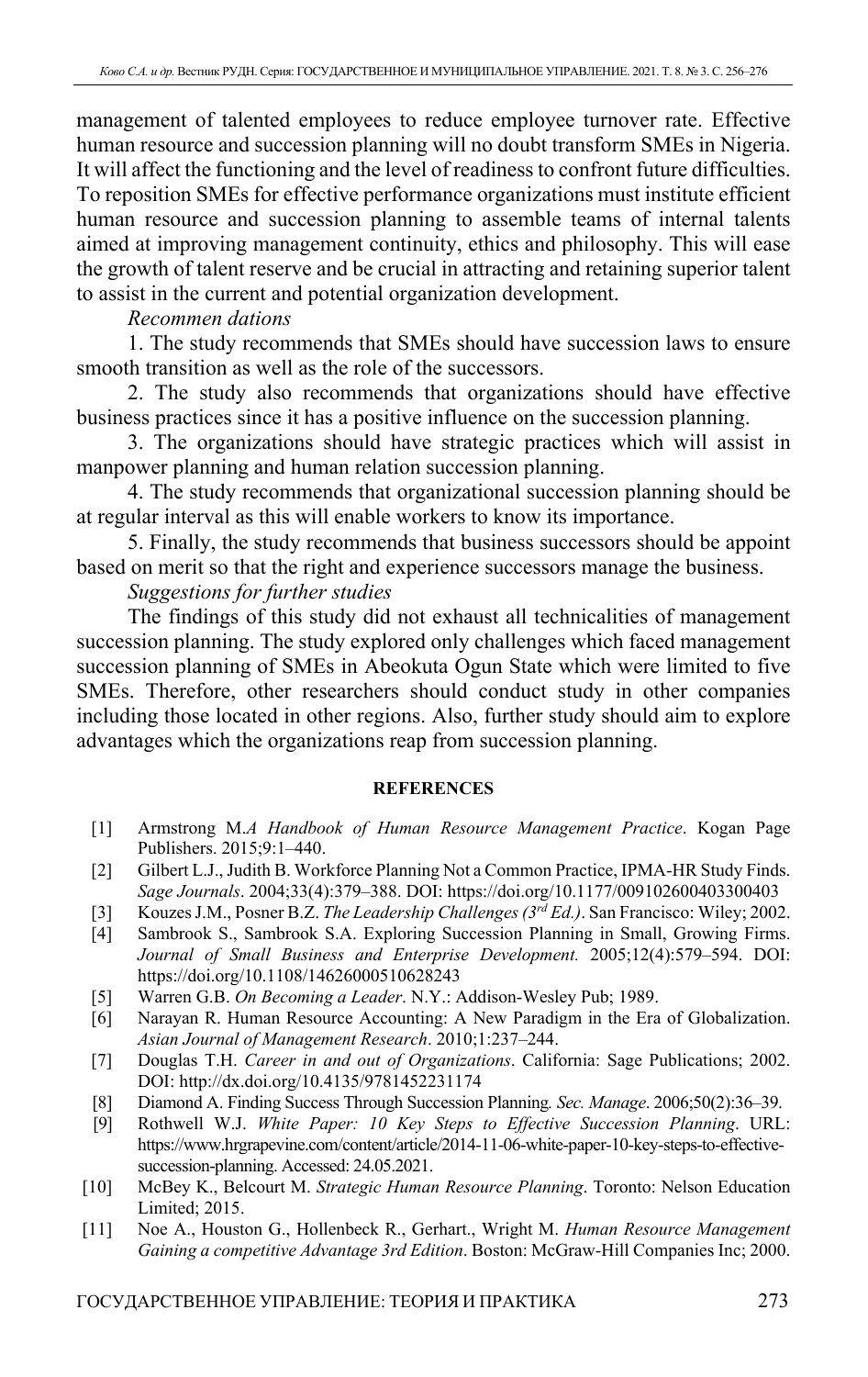- [12] Byham W.C., Smith A.B., Paese M.J. *Grow Your Own Leaders: How to Identify, Develop and Retain Leadership Talent.* New York: Prentice Hall; 2002.
- [13] Bill G. *Authentic Leadership: Rediscovering the Secrets to Creating Lasting Value*. San Francisco: Jossey-Bass; 2004.
- [14] Rothwell W.J. Putting Success into Your Succession Planning. *Journal of Business Strategy*. 2002;23(3):32–37. DOI: https://doi.org/10.1108/eb040249
- [15] Rothwel W.J. *Effective Succession Planning: Ensuring Leadership Continuity and Building Talent from Within (2nd Ed.)*. New York: AMACOM; 2010.
- [16] Hills A. Succession Planning or Smart Talent Management? *Industrial and Commercial Training*. 2009;41(1):3–8. DOI: https://doi.org/10.1108/00197850910927697
- [17] Bernthal P.R., Wellins R.S. *Leadership Forecast 2005–2006: Best Practices for Tomorrow's Global Leaders*. Pittsburgh, PA: Development Dimensions International; 2006.
- [18] Gardner J.W. *On Leadership*. New York: The Free Press; 1990.
- [19] Leinsdorf B. Boomers' Retirement May Create Talent Squeeze. *The Chronicle of Higher Education*. URL: https://www.chronicle.com/article/boomers-retirement-may-create-talentsqueeze/. Accessed: 24.05.2021.
- [20] William C.L., James C.C. *Beyond Entrepreneurship: Turning Your Business into an Enduring Great Company*. Englewood Cliffs: Prentice Hall; 1992.
- [21] Vikström A., Westerberg M. Success with Succession: An Empirical Study of Small Swedish Family Firms. *International Journal of Entrepreneurship and Small Business*. 2010;11(3):1–19. DOI: 10.1504/IJESB.2010.035816
- [22] Byham W.C., Bernthal P.R. *The Case for Internal Promotions* [*White Paper*]. Bridgeville, PA: Development Dimensions International; 2006.
- [23] Ip B., Jacobs G. Business Succession Planning: a Review of the Evidence. *Journal of Small Business and Enterprise Development*. 2006;13(3):326–350. DOI: 10.1108/ 14626000610680235
- [24] Blaskey M.S. Succession Planning with a Business Living Will. *Journal of Accountancy*. 2002;193(5):22–23.
- [25] Fulmer R. *Keys to Best Practice in Succession Management*. URL: www.humanresourcemagazine.com. Accessed: 31.10.2007.
- [26] Maxwell J.C. *Leadership 101: What Every Leader Needs to Know*. Nashville, TN: Thomas Nelson; 2012.
- [27] Wellins R.S., Smith A.B., Paese M.J., Erker S. *Nine Best Practices for Effective Talent Management* [*White Paper*]. Bridgeville, PA: Development Dimensions International; 2012.
- [28] Zeiss T. *Get 'Em While They're Hot: How to Attract, Develop and Retain Peak Performers in the Coming Labor Shortage*. Nashville, TN: Nelson Business; 2005.
- [29] Farashah D.A., Nasehifar V., Karahrudi S.A. Succession Planning and its Effects on Employee Career Attitudes: Study of Iranian Governmental Organizations. *African Journal of Business Management.* 2011;5(9):3605–3613.
- [30] Barden D.M. The Internal-Candidate Syndrome: All the Parties Involved in an Open, National Search are Vulnerable when the Applicant Pool Includes an Inside. *The Chronicle of Higher Education*. URL: https://www.chronicle.com/. Accessed: 07.04.2020.
- [31] Barden D.M. Your Next Few Leaders: The Time has Come for Colleges and Universities to Get Serious About Succession Planning. *The Chronicle of Higher Education*. URL: https://www.chronicle.com/. Accessed: 08.05.2021.
- [32] *U.S. Equal Employment Opportunity Commission (U.S. EEOC 2007)*. URL: https://www.eeoc.gov/. Accessed: 23.04.2021.
- [33] Wennberg K., Nordqvist M., Bau M., Hellerstedt K. *Succession in Private Firms as an Entrepreneurial Process – A Review and Suggestions of New Research avenues. Ratio Working Papers 157.* Stockholm: The Ratio Institute; 2010.
- [34] Hattingh B. *Put Success into Succession Planning*. URL: https://cycan.co.za/. Accessed: 15.04.2021.
- [35] Kirby C. Survey of "Grow Your Own" Leadership Opportunities in Illinois Community Colleges. *In Update*. 2007;1(16). URL: http://occrl.ed.uiuc.edu. Accessed: 15.04.2021.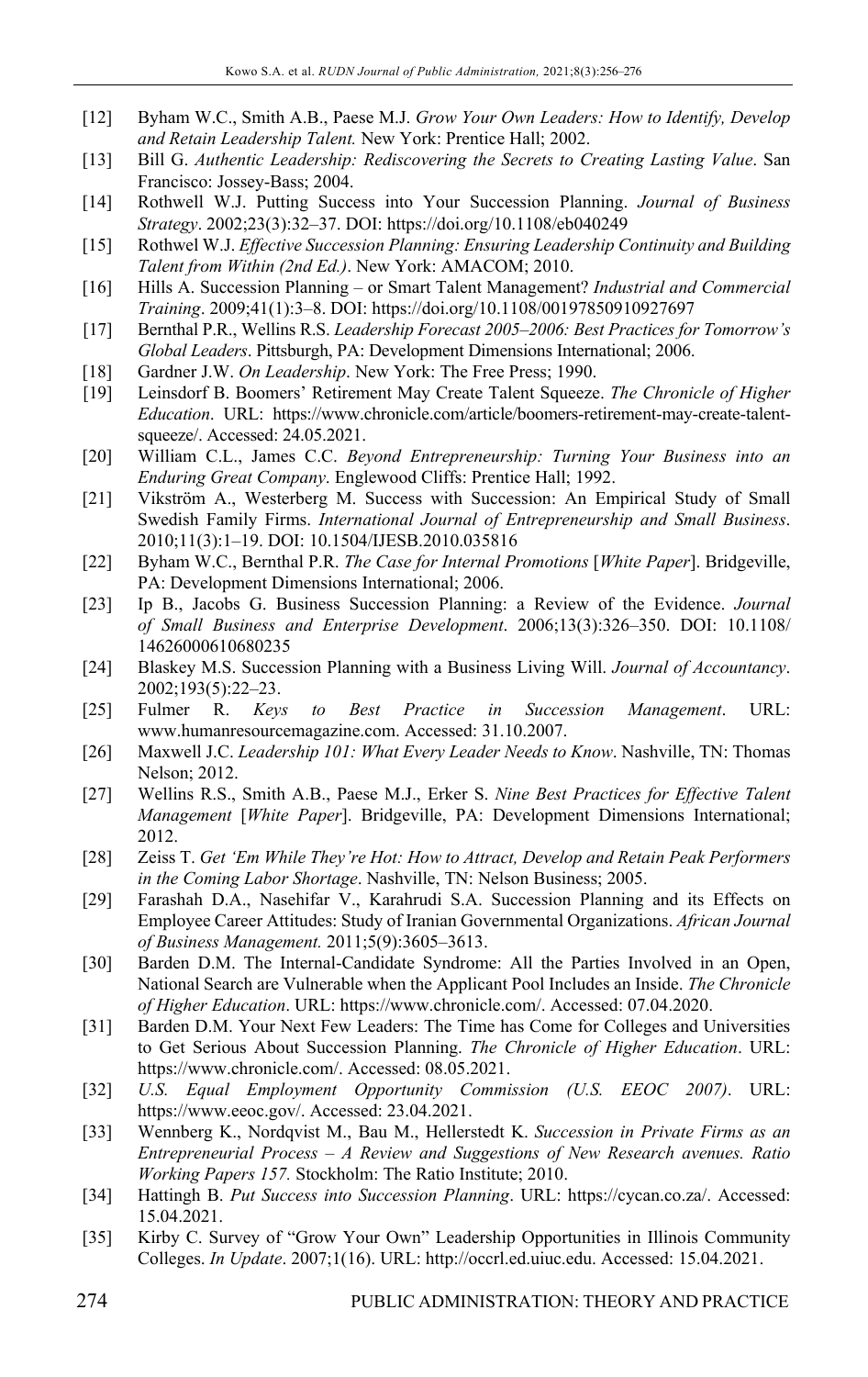[36] Bowen W. The Successful Succession: How to Manage the Process of Picking a President. *The Chronicle of Higher Education*. URL: www.chronicle.com. Accessed: 07.04.2021.

#### **Information about the authors:**

*Solomon A. Kowo* – PhD, Lecturer of the Department of Business and Entrepreneurship, Kwara State University (Nigeria) (ORCID ID: 0000-0002-0504-2248) (e-mail: kowosolomon@gmail.com).

*Olalekan O. Akinrinola* – PhD, Senior Lecturer of the Department of Accounting and Finance, Caleb University Lagos (Nigeria) (e-mail: oakinrinola@yahoo.com).

*Olufemi A. Akinbola* – PhD, Lecturer of the Department of Business Administration, Federal University of Agriculture, Abeokuta, (Nigeria) (ORCID ID: 0000-0001-7916-4136) (e-mail: femiakinbola@gmail.com).

# **Замещение управленческих должностей и поддержание предпринимательской деятельности**

**С.А. Ково<sup>1</sup> , О.О. Акинринола2, О.А. Акинбола[3](https://orcid.org/0000-0001-7916-4136)**

1 Государственный университет Квара, *Нигерия, штат Квара, Илорин, PMB – 1530* 

2 Университет Калеб, *Нигерия, штат Лагос, Имота, PMB – 1* 

3 Федеральный сельскохозяйственный университет, *Нигерия, штат Огун, Абеокута, д. Алабата, PMB – 2240*   $\boxtimes$ kowosolomon $@g$ mail.com

**Аннотация**. Планирование преемственности вызывает значительный интерес среди исследователей. Отчеты об исследованиях указывают на недостаток кадрового планирования в управлении МСП, особенно в развивающихся странах, таких как Нигерия, и это является основным ограничением для эффективного управления МСП. Планирование замещения кадров имеет фундаментальное значение для стабильной работы, устойчивости и конкурентных преимуществ МСП. Целью исследования было изучить влияние планирования/прогнозирования кадровых ресурсов на непрерывность семейного бизнеса, а также изучить влияние образования работников на сохранение деятельности предпринимателя. В рамках исследования были анкетированы 110 сотрудников пяти выбранных малых и средних предприятий в штате Абеокута Огун, Нигерия, чтобы получить первичные данные, которые позволили соответствующим образом обработать и проверить соответствующие исследовательские вопросы и гипотезы. В исследовании используется дисперсионный анализ (ANOVA), эффективная корреляция и регрессионный анализ. Формула Ямана использовалась для определения размера выборки. Для проверки точности выводов проводилось повторное тестирование. Надежность была обеспечена критерием оценки альфа Кронбаха 0,932. Данные были проанализированы с использованием ручных и электронных методов с использованием сетки подготовки данных и статистического пакета для социальных наук (SPSS). Исследование показало, что планирование кадровой преемственности значительно помогает малым и средним предприятиям повысить непрерывность работы предприятия, а образование сотрудников значительно помогает предприятиям выживать. В исследовании рекомендуется, чтобы планирование преемственности в организации проводилось через регулярные промежутки времени, поскольку это позволит работникам понять его важность, а также следует назначать преемников на основе заслуг, чтобы правопреемники и опытные преемники могли эффективнее управлять бизнесом.

**Ключевые слова**: Замещение управленческих должностей, поддержка бизнеса, образование работников, планирование персонала, непрерывность бизнеса